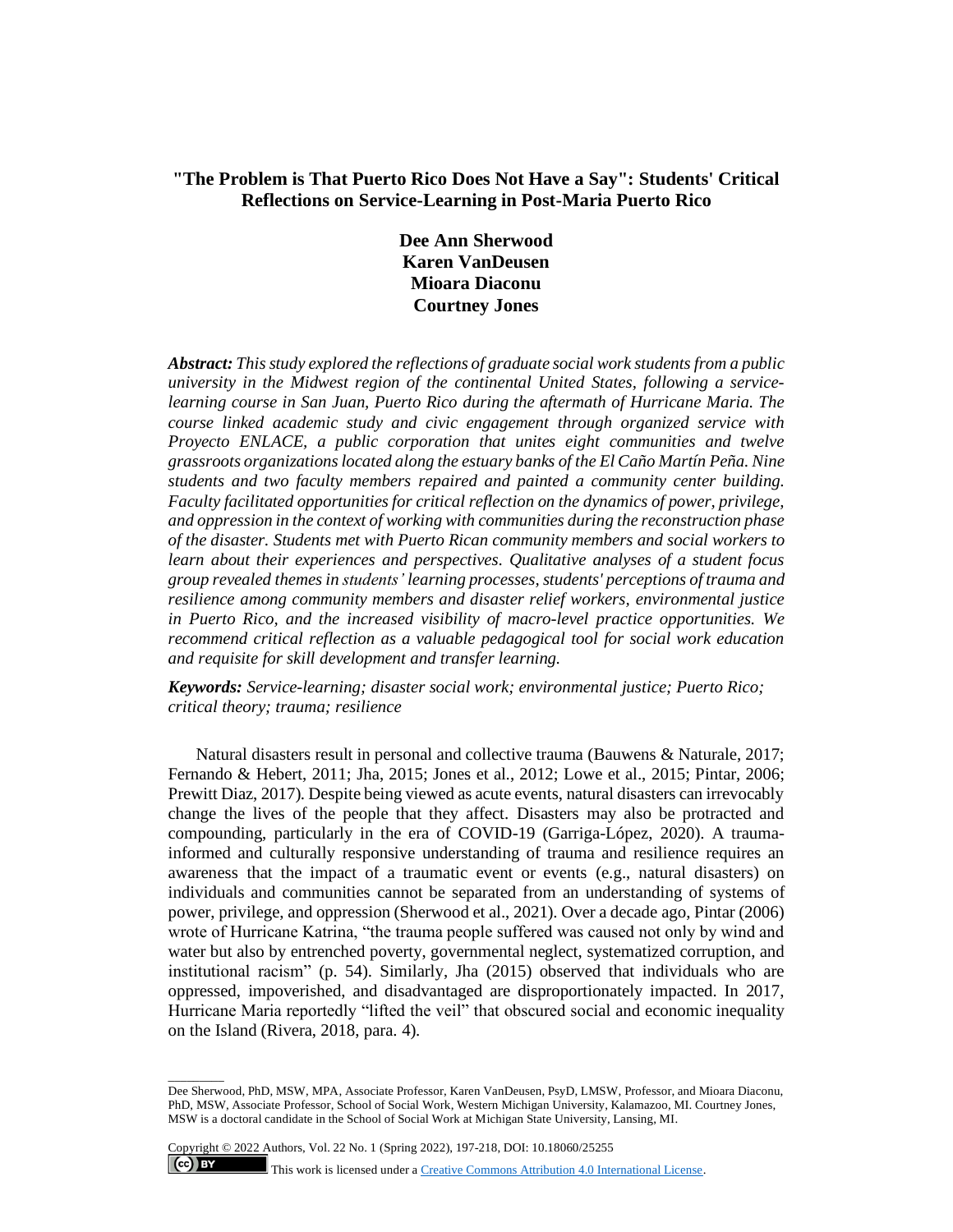Following a natural disaster, individuals may be subjected to personal suffering and bear witness to the suffering of others. Displacement, loss of property, and disruption of employment and life activities can further complicate recovery (Fussell & Lowe, 2014; Vasterling, 2008). In Puerto Rico, survivors of Hurricane Maria reported feelings of intense grief, guilt, vulnerability, disbelief, and fear; a sense of confusion and disorientation; loss of order, routines, and familiar environments; loss of dwellings and built structures; and loss of personal and familial identity that is derived from cherished personal and sentimental items (Prewitt Diaz, 2017). In the aftermath, survivors described time as "before Maria" and "after Maria" (Torres, 2018, p. 11).

An individual's ability to utilize personal resources to cope with disruptive events such as a disaster is referred to as *resilience* (Richards & Dixon, 2020). Six months after Hurricane Maria, Torres (2018) observed that 40% of the population still had no electricity, thousands of homes were without roofs, and communication networks remained impaired or non-existent in remote locations. These factors, in combination with weak infrastructure, poor water quality due to a lack of power at water treatment facilities, and an already overstressed economic system, would be expected to result in a low level of resilience. However, low levels of personal resiliency can be mitigated by community-level resilience (Patel et al., 2017). Patel and colleagues (2017) credited Puerto Rico's resilience to having a "strong, unified, and skilled*"* community:

Hours after the hurricane passed the Island, individuals went out into the streets to help each other, and nonprofit organizations adapted their agendas to incorporate relief into their work plans. In the absence of government aid, the third sector assumed responsibility for providing help to the Island—it is thanks to them that Puerto Rico has been able to lift itself up at all despite the challenges. (Torres, 2018, p. 14)

#### **Context**

Hurricane Maria made landfall on Puerto Rico on September 20, 2017, with winds over 155 mph, just below category 5 (Pasch et al., 2017). The Island was inflicted with 30 inches of rain in a day. Only two weeks after Hurricane Irma had saturated the ground with water, wind and rain continued for 30 hours. Damages were catastrophic, with the entire Island losing power, the destruction of homes, buildings, and roads, and the loss of access to lifesaving resources, medical equipment, and services. It is estimated that over 4,965 people died as result of Hurricane Maria and its aftermath (Kishore et al., 2018).

Many of the people of Puerto Rico live in precarious social, economic, and environmental conditions. Prior to Hurricane Maria, Puerto Rico's debt situation escalated to a financial crisis. A sizable portion of the debt is owed to predatory vulture hedge funds in the United States (US), further exacerbating Puerto Rico's colonial condition (Stanchich, 2017). Congressionally imposed austerity measures intended to correct the debt crisis were implemented in 2016. According to US Census data from 2018, of the 3.2 million people living on the Island, over 43% are living in poverty, more than twice the rate in Mississippi (19%), the poorest state in the US (Glassman, 2019). Health care is similarly inaccessible to many people of Puerto Rico, leading to elevated rates of chronic conditions (e.g.,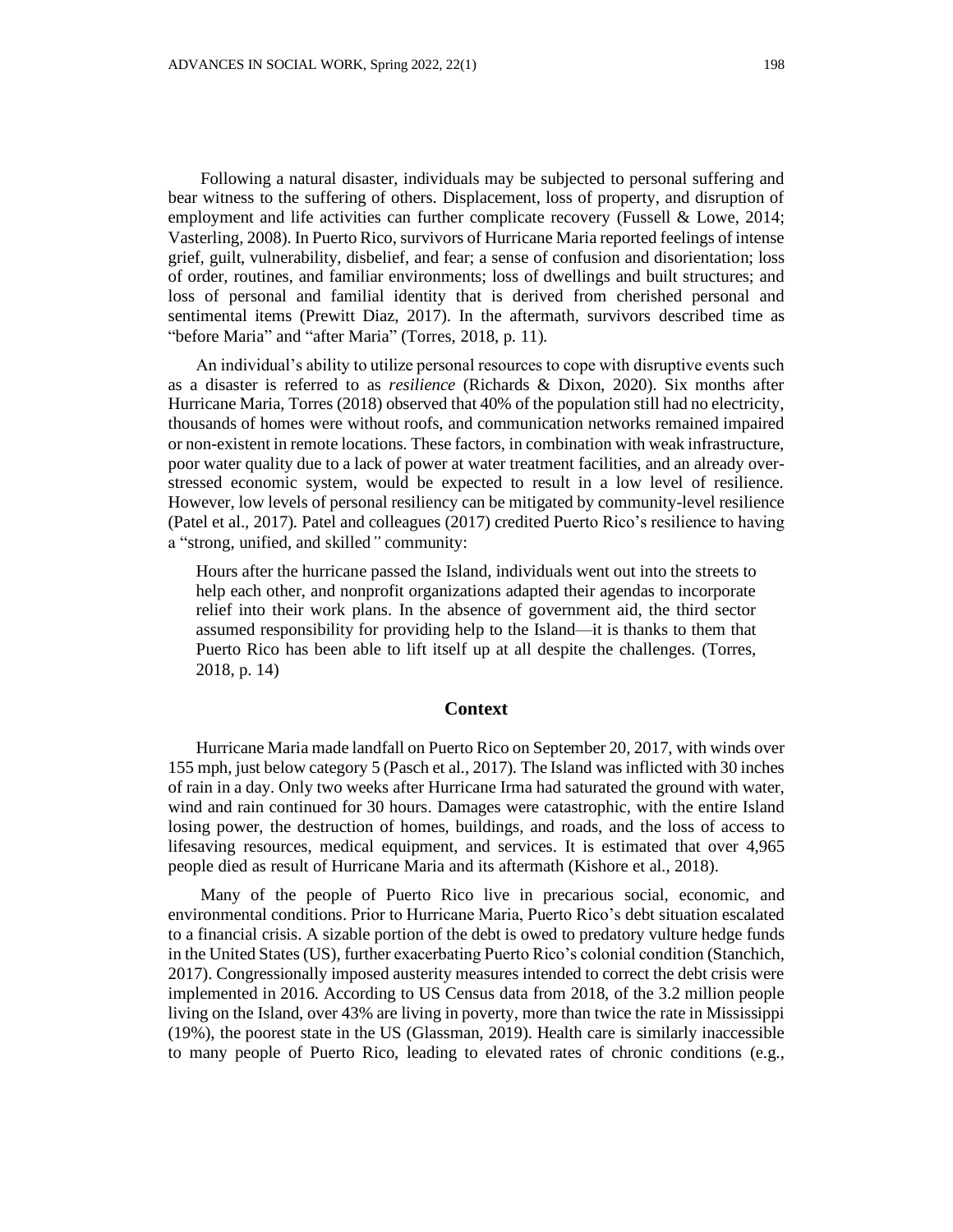hypertension, diabetes, and asthma), and to more people reporting fair to poor health (35% compared to  $18\%$  in the US overall; Michaud & Kates, 2017). Power outages caused by Hurricane Maria detrimentally impacted the economy in general and, more specifically, the ability of Puerto Rican health care professionals to care for their patients. Electricity is crucial for "powering dialysis and oxygen machines, to enabling hand and water sanitation, equipment sterilization, and refrigerated storage of vital medications" (Johnson, 2017, para. 13).

Puerto Rico continues to suffer from the compounding impacts of COVID-19, hurricanes, a crushing debt crisis, and numerous earthquakes. One of the critical problems that Puerto Ricans face during the coronavirus pandemic is that the US federal government does not see Puerto Rico as a priority, in large part because residents of Puerto Rico cannot vote for US presidential candidates in national elections (Garriga-López, 2020). "Puerto Ricans also know that little or no help is forthcoming, in part because shipping restrictions mean that Puerto Rico is effectively embargoed – the Island is unable to trade with or receive aid from any country other than the USA" (Garriga-López, 2020, p. 269).

#### **Course Development**

The first author, a faculty member at Western Michigan University, taught servicelearning courses in Puerto Rico on an annual basis between 2013 and 2018. Within these courses, one activity was to have students meet with social work faculty and students at the Universidad del Sagrado Corazón, School of Social Work, in order to learn about the experiences of social workers in Puerto Rico. Additionally, students participated in a guided bike tour (Bici-Caño) of the G-8 communities where they were able to interact with El Caño Martín Peña (ECMP) community leaders and learn about the community organizing work of Proyecto ENLACE. In the context of established relationships, a service-learning project following Hurricane Maria was identified by Proyecto ENLACE staff.

Service work was planned for students to remove debris, resurface the exterior walls, and paint a community center structure. This work served as preparation for ECMP youth to design a new mural on the front of the building. The mural would depict images of homes with roofs and reflect the new vision for the center to address home reconstruction. The center, formerly a site for literacy programs, rapidly transitioned to a site to distribute water, food, supplies, tarps for covering damaged roofs, and a place for residents to charge their cell phones during prolonged power outages. The mural would serve as an important symbol that the center was responding to the community's needs.

### **Service-Learning Course**

The service-learning course in Puerto Rico was a 15 week, three-credit graduate social work elective course. The course included online, in-person classroom, travel, and servicelearning components. Nine MSW students from Western Michigan University participated in classroom and online activities for 10 weeks prior to engaging in service-learning activities. The service component occurred over a period of seven days in March of 2018.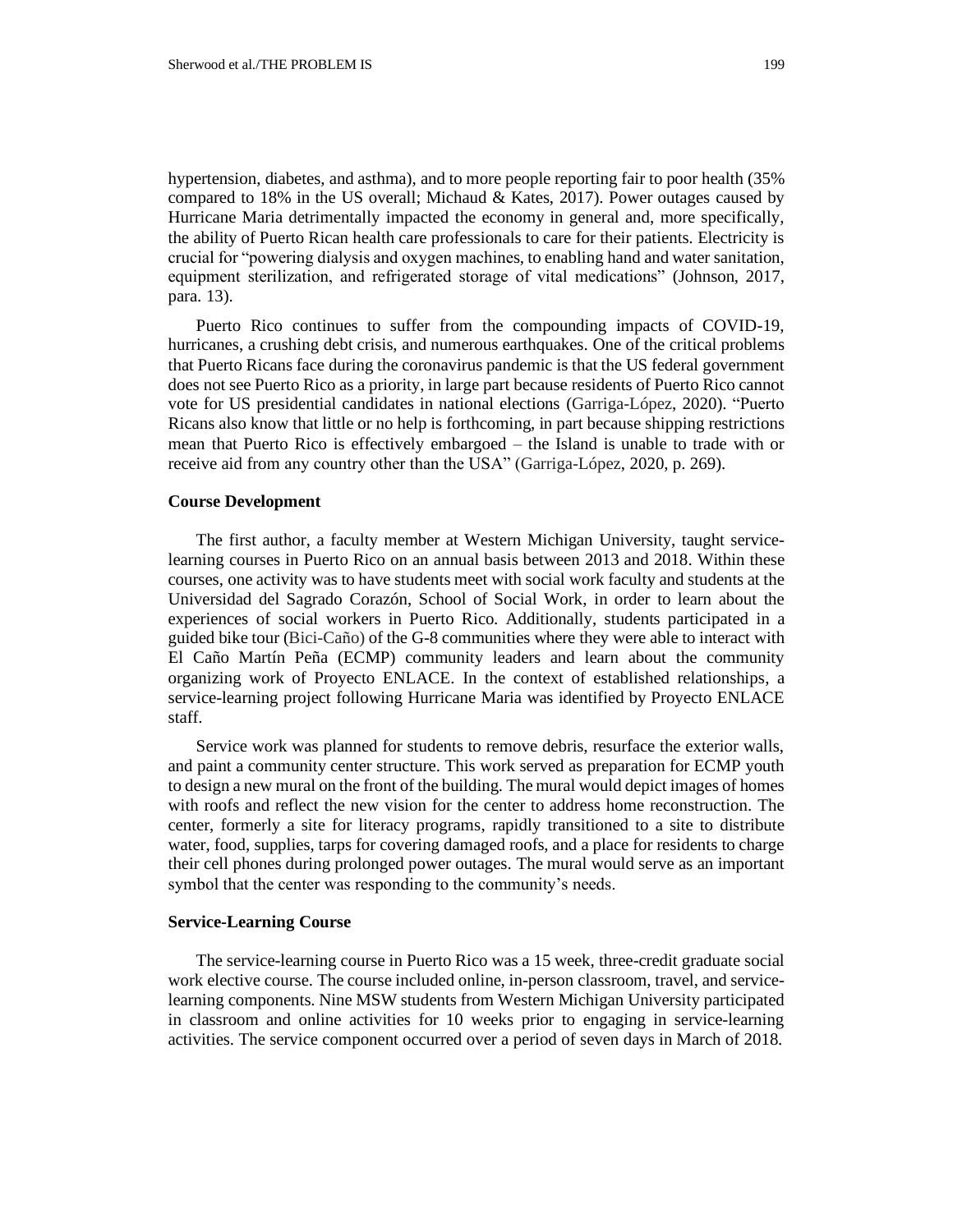When the course was developed and scheduled, faculty had not anticipated a disaster occurring in Puerto Rico. Hurricane Maria had not yet occurred, and therefore the course content and assignments were not intentionally designed with a focus on trauma and resilience. Students reviewed assigned readings and videos on the history, culture, diversity, and political status of Puerto Rico and a reading focused on the process of critical reflection. Course readings were augmented to include content on disaster relief work.

Course objectives included that students would:

- 1. Explore cultural self-awareness and "other culture" awareness demonstrating a level of attentiveness, respect and open-mindedness with competing ideologies, different cultural behaviors and new experiences.
- 2. Acquire an appreciation for the diversity in "ways of being" among different cultures.
- 3. Engage in individual, small and large group activities to assist with managing personal conflict and tolerating ambiguity in intercultural settings.
- 4. Analyze and discuss the challenges and opportunities that arise from dynamics that impact communities (e.g., historical, political, social, public opinion/ perception, power/ control, and resources/ capital/ assets).
- 5. Practice intercultural understanding, empathy and sensitivity through experiential activities that support skill development.

The Council on Social Work Education competencies for the course were: 1) *Demonstrate Ethical and Professional Behavior*, 2) *Engage Diversity and Difference in Practice*, and 3) *Advance Human Rights and Social, Economic, and Environmental Justice* (CSWE, 2015, p. 7). The CSWE competencies were aligned with course activities and evaluated through graded discussion posts, a journaling activity, and a final self-reflection paper. The final papers were not included as a data source for this study.

#### **Formation of the ECMP, the G-8, and Proyecto ENLACE**

The ECMP community was formed in the aftermath of a hurricane. In 1928, Hurricane San Felipe Sagundo destroyed the homes, lives, and livelihoods of the Island's farmers. As a result, San Juan experienced rapid emigration of people moving to the urban areas of the Island in search of a better quality of life. Along the ECMP canal, substandard dwellings were built on top of mangrove wetlands. Today, the ECMP community is densely populated and home to over 26,000 people who live along the 3.75 miles of estuary waters. The ECMP lacks infrastructure needed to address wastewater, causing the canal to frequently flood homes, schools, and businesses in the region, often with water up to six feet deep. Over 3,000 structures still discharge raw sewage into the remains of the canal (Brodine, 2017).

Despite being located in the highly developed financial district of San Juan, the ECMP community has a long history of poverty, marginalization, unsafe living conditions, and environmental hazards, resulting from decades of exploitation and social exclusion. In 2004, a community-based non-profit organization, the Grupo de las Ocho Comunidades Aledañas al Caño Martín Peña (G-8, 2021) was formed to promote community development and prevent involuntary relocation and gentrification of ECMP residents by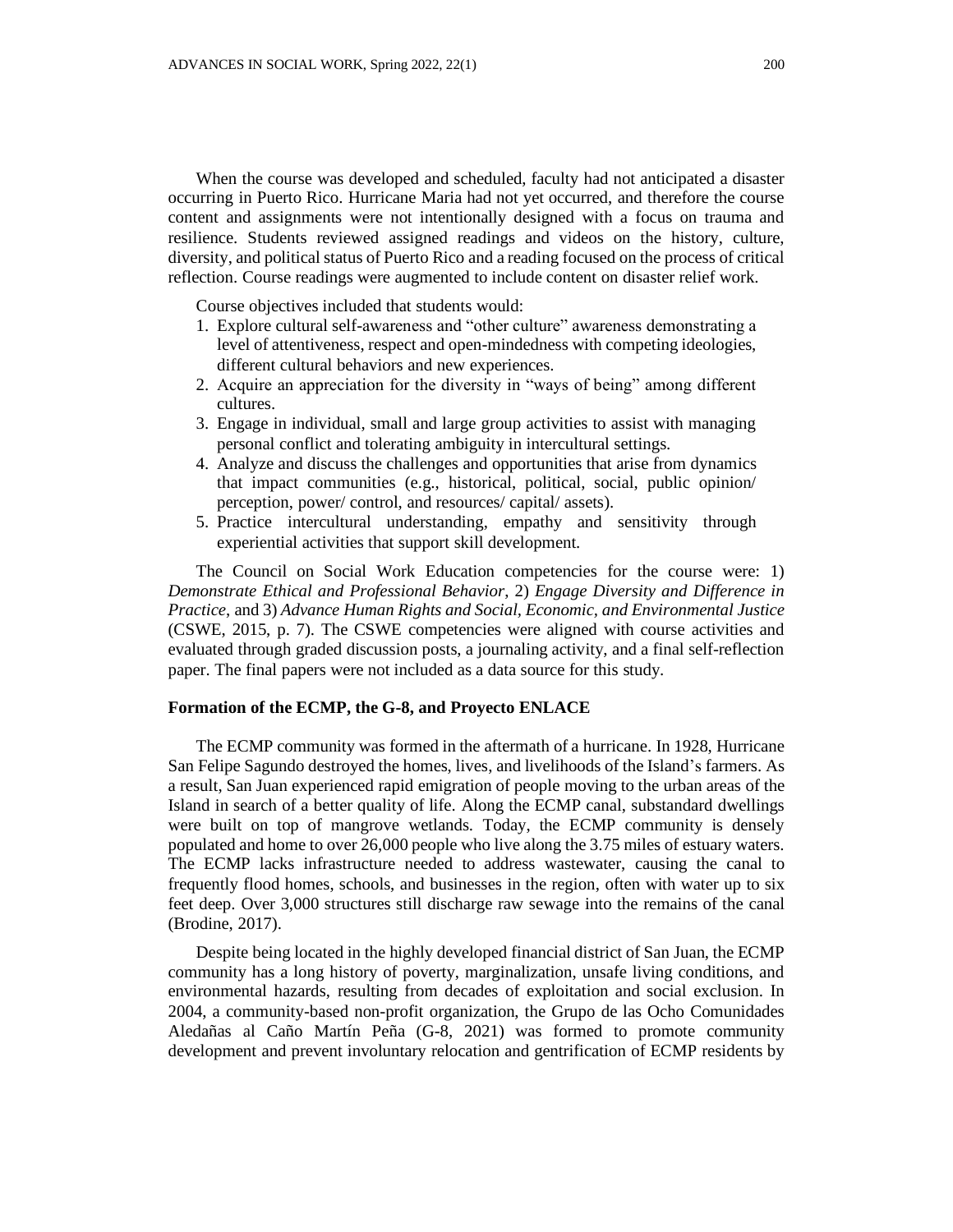developers. The G-8 brings together the leadership of eight communities and 12 grassroots organizations to promote "real and effective" participation of residents in eight communities in collective decision-making (G-8, 2021, paras. 3-5).

Working closely with the G-8, Proyecto ENLACE is a public corporation established to coordinate "policies and projects aimed at the restoration of the Caño Martín Peña" waterway and to promote "the urban, social and economic equitable and comprehensive development of the adjacent eight communities" (Urban Waters Learning Network, 2021, para. 1). Proyecto ENLACE has gained international recognition, developed hundreds of millions of dollars in grants, and received numerous awards, notably the United Nations (2015) World Habitat Award for their work in establishing a community land trust to prevent gentrification of ECMP residents.

#### **Critical Reflection and Study Purpose**

This study explored the reflections of graduate social work students from a public university located in the Midwest region of the continental United States who participated in a service-learning course in San Juan, Puerto Rico following Hurricane Maria. The course linked academic study and civic engagement through an organized service-learning experience in collaboration with Proyecto ENLACE. Proyecto ENLACE is a public corporation that connects eight communities and twelve grassroots organizations located along the estuary banks of the El Caño Martín Peña. Students repaired and painted a community center building. Students also met with Puerto Rican community members and social workers to learn about their experiences and perspectives.

Faculty structured opportunities for students to engage in a process of on-going critical reflection, concurrent with and following service learning activities through group debriefing sessions and individual written assignments. Critical reflection was focused on making connections between the disaster in Puerto Rico following Hurricane Maria and Puerto Rico's colonial condition. *Critical perspectives* examine how power operates and is created within a society, "especially how power functions through individual people's implicit thinking to maintain unequal social relations and structures" (Fook, 2008, p. vii). *Critical reflection* is a method for "uncovering this implicit thinking" to address power imbalances and inequalities, and as such is an integral component of social work education (Fook, 2008, p. vii). For example, students critically reflected on first-person accounts of the history of social, economic, environmental assaults perpetrated on Puerto Rico. Students noted the distinction in language use made by a community member who asserted that Columbus "arrived" but did not "discover," because –he was "lost." The people of Puerto Rico existed before and independent of European conquest. Similarly, "slaves" were not taken from Africa. Rather, "people" of Africa were stolen, trafficked, and enslaved in Puerto Rico. In modeling critical reflection during debriefing sessions, we made connections between current and historical realities in Puerto Rico and the use of discursive power. In the reflective process students became conscious of the colonial oppression inflicted upon the Indigenous and African people of the Island, a form of power that is embedded within and functioning through the language of dominant narratives.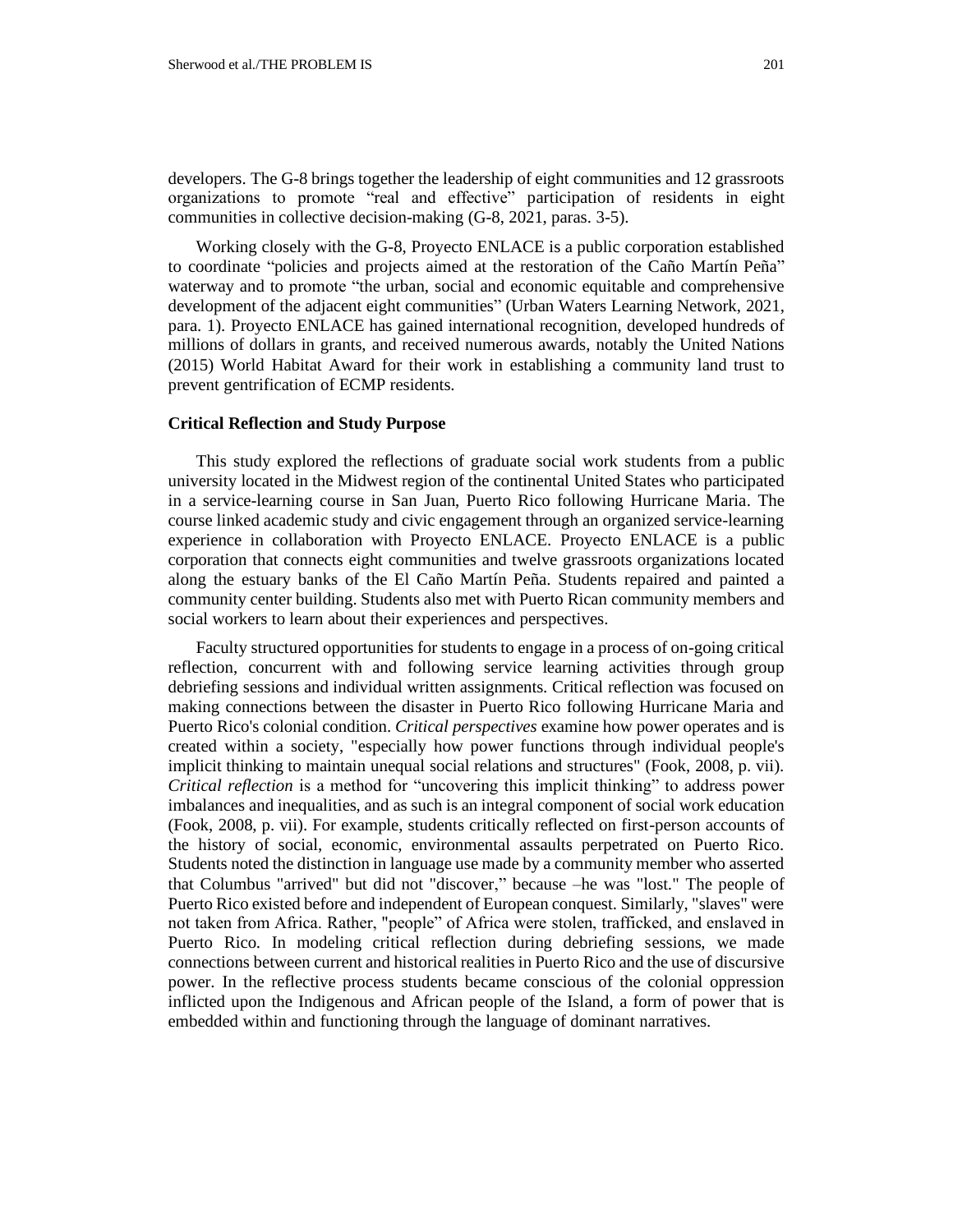### **Method**

This HSIRB approved qualitative study was conducted on-site in San Juan, Puerto Rico following a service-learning course. Guba and Lincoln (1998) identified four knowledge paradigms: positivism, postpositivism, constructivism, and critical theory. The epistemological assumptions of each paradigm have implications for the selection of methods for social research. Our research relies on a critical, phenomenological approach to explore the lived experiences of students participating in a service-learning course following Hurricane Maria. We examined the interplay between meaning-making, social interaction, social location, and systems of power and privilege. Critical theory assumes that reality is produced through historical and on-going social and political processes; social circumstances that exist now are understood as reflections of deeply embedded structures that serve the purposes of the powerful (Williams, 2006). Applications of critical theory aim to expose, deconstruct, and challenge dominant narratives.

#### **Sampling and Data Collection**

Participants included graduate-level social work students enrolled in an elective social work course (n=8), seven identifying as female and one identifying as male. One student identified as African, one as African American, and six students identified as Caucasian. Study participants engaged in a focus group in San Juan, Puerto Rico, in March of 2018 on the last day of the service-learning component of the course. Participation in the focus group was voluntary, and participants provided written informed consent. One student enrolled in the course declined participation in the focus group. The importance of confidentiality was emphasized before the start of the focus group and was also included in the informed consent document.

The focus group was 90 minutes in length. Participants were asked four open-ended questions focused on the service-learning component of the course: 1) "What were the high points of your learning experience?" 2) "What were the low points in your learning experience?" 3) "In what ways do you think that communities in Puerto Rico have been traumatized?" 4) "In what ways do you think that communities in Puerto Rico are resilient?" The focus group discussion was facilitated by a co-instructor not involved in the grading process. A research assistant documented when each participant spoke, utilizing their participant number. Data were stored in password-protected files.

#### **Data Analysis**

Audio recordings were used to create a verbatim transcript for analysis. Data were deidentified (e.g., participants were assigned numeric codes). Initial lists of codes were developed using an inductive coding process and a manual review of transcript data by two independent coders. To minimize researcher bias, an external coder was used (Rubin & Babbie, 2017). Initial codes were based on the relevant literature, observations during the research process, and the researchers' content-related expertise. The two coders compared code lists, discussing discrepancies and points of incongruence. Through a collaborative process, the coders came to consensus on a revised set of codes. During the second cycle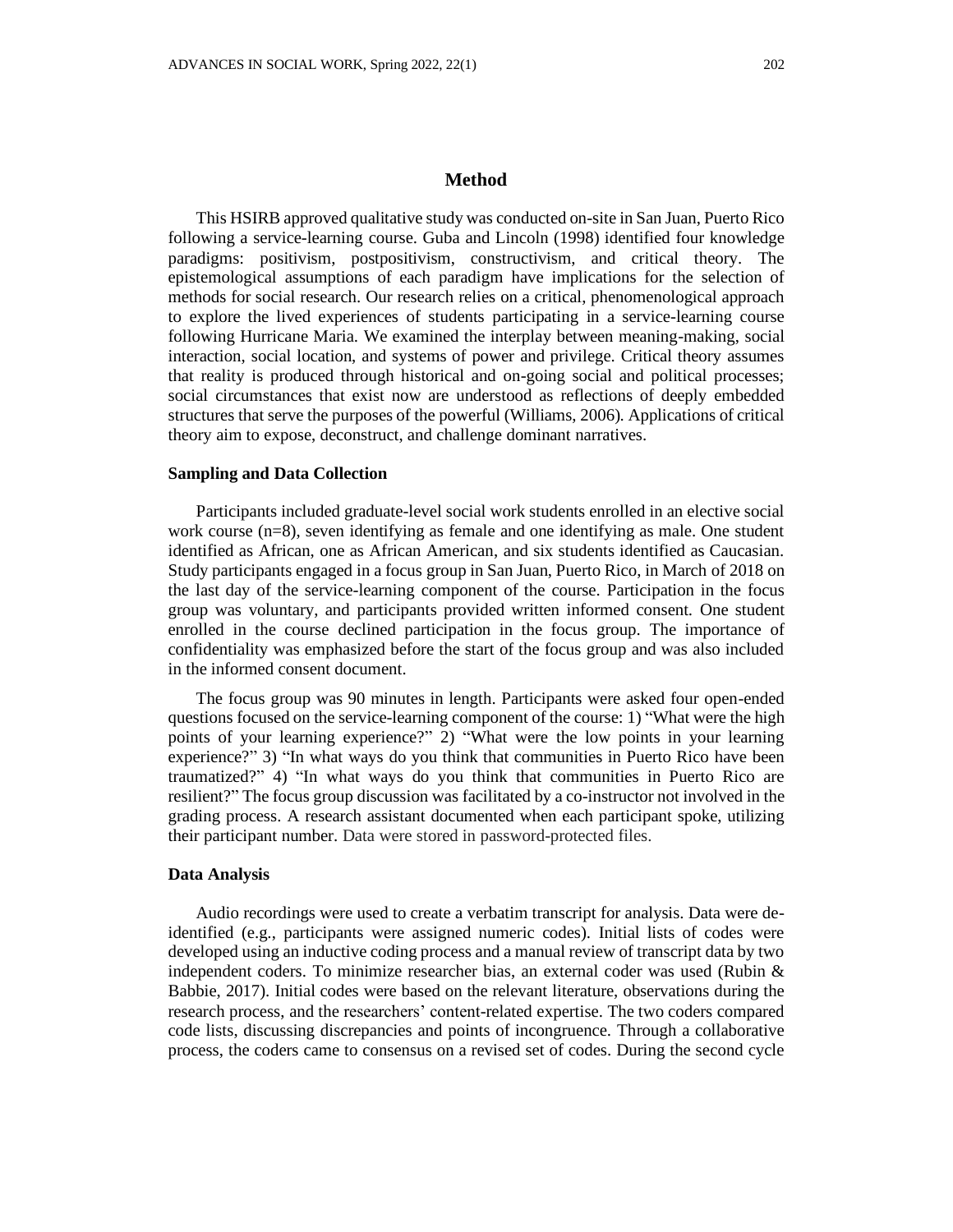of coding, the transcript was mined for exemplary quotes, with special attention to negative cases. In the third stage, codes were written on index cards, using the tabletop method of individual theme development (Saldaña, 2016). We achieved consensus on the six categories which form the basis of our themes (see Table 1).

**Table 1.** *Categories of Major Analytical Concepts*

| Category                                    | <b>Subcategories</b>           | <b>Variables/Terms</b>                        |
|---------------------------------------------|--------------------------------|-----------------------------------------------|
| $1$ – Challenging                           | 1.1 Political status           | Taxes, exploitation, colonial,                |
| Assumptions about                           |                                | representation, voting, say                   |
| <b>Puerto Rico</b>                          | 1.2 Cultural norms             | Collective, individualism, self-expression,   |
|                                             |                                | passionate                                    |
|                                             | 1.3 Economic conditions        | Inequality, finances, debt crisis, poverty,   |
|                                             | 1.4 Lack of awareness          | Live in a bubble, "forgotten Americans,"      |
|                                             |                                | ignorance                                     |
| 2 – Power Dynamics                          | 2.1 Ineffective relief efforts | FEMA, delays, anger, frustration              |
| of an Inadequate                            | 2.2 Opportunism                | Vultures, taking advantage, saviors,          |
| <b>Disaster Response</b>                    |                                | heroes                                        |
|                                             | 2.3 Lack of consultation       | Making assumptions, know/knowledge,           |
|                                             |                                | experts, listening/not listening              |
| $3 -$ Encountering                          | 3.1 Disaster-related trauma    | Triggers, rain, vulnerable, destruction,      |
| <b>Trauma from Natural</b><br>Disasters and |                                | survivors                                     |
|                                             | 3.2 Poverty-related trauma     | Poor, infrastructure, sewage, tough           |
| Marginalization                             | 3.3 Emotional responses        | Cry/not cry, tearful, guilt, afraid/fear,     |
|                                             |                                | anxious, anger, numb                          |
| $4 - Experiencing$                          | 4.1 Community self-            | empowering, self-reliance, action, fight,     |
| Self-Determined and                         | determination                  | challenge                                     |
| Resilient                                   | 4.2 Community resilience       | Resilience, resist, strength, stay, together, |
| Communities                                 |                                | abandoned                                     |
| 5 - Environmental                           | 5.1 Climate crisis             | Climate, hurricanes, Mother Nature,           |
| Justice and Puerto                          |                                | global warming                                |
| Rico                                        | 5.2 Disproportionate impact    | ECMP, vulnerable, stratifying lower,          |
|                                             |                                | flooding                                      |
| $6$ – Increased                             | 6.1 Need for macro-level       | Need, demand, critical, policy                |
| Visibility of Macro-                        | skills                         |                                               |
| Practice                                    | 6.2 Visibility of macro-       | Eye-opening, seeing, community,               |
|                                             | practice                       | mobilize                                      |
|                                             | 6.3 Broadening of career       | Explore, change, macro, clinical, future      |
|                                             | goals                          |                                               |

### **Results**

Narrative data gathered from a student focus group were organized around six themes representing students' reflections on their experiences in the service-learning course. The themes were: challenging assumptions about Puerto Rico, the power dynamics of an inadequate disaster response, encountering trauma from natural disasters and marginalization, experiencing self-determined and resilient communities, environmental justice and Puerto Rico, and the increased visibility of macro-level practice opportunities.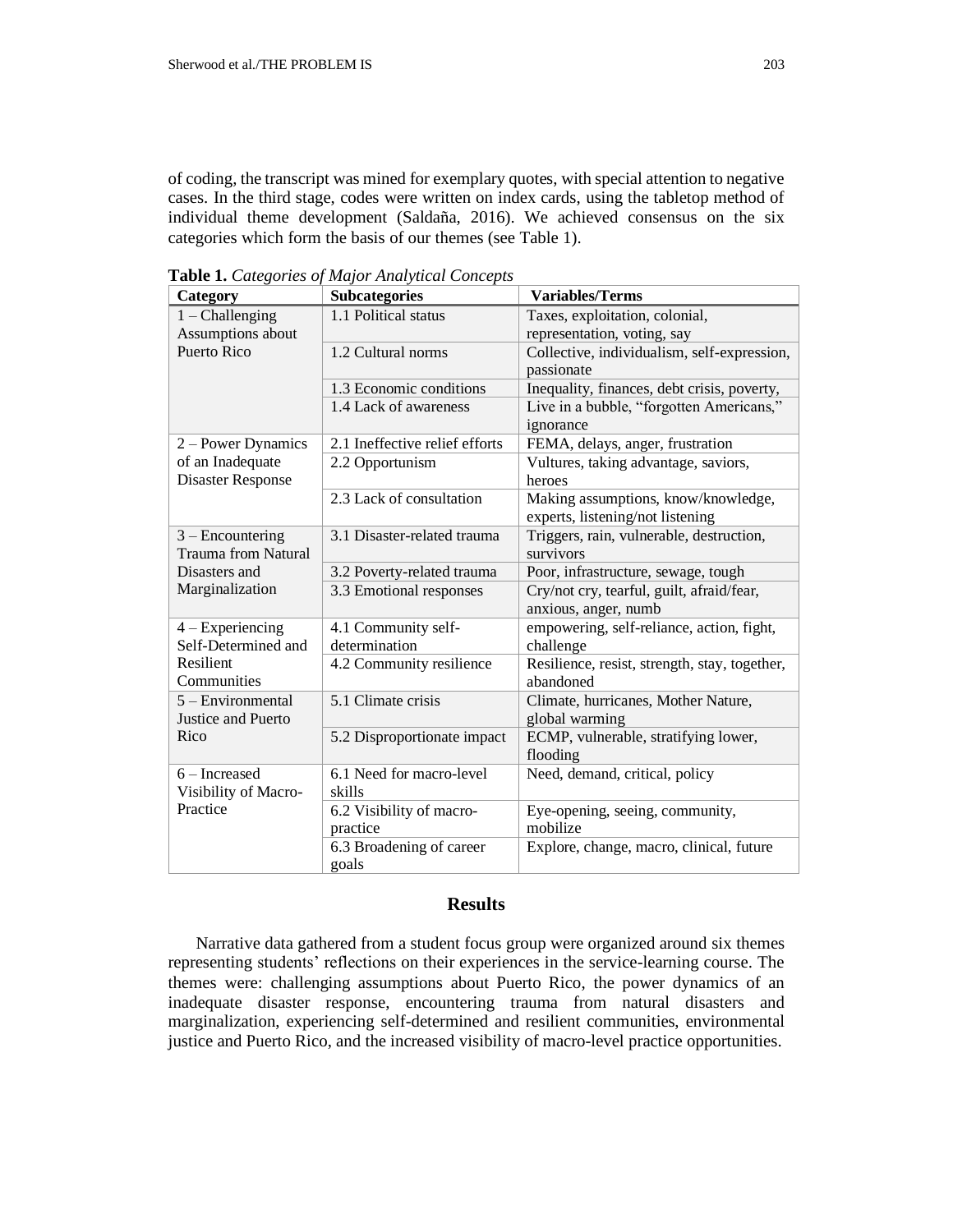## **Challenging Assumptions About Puerto Rico**

In the process of critical reflection, students reported that their assumptions about Puerto Rico were challenged, consistent with the pedagogical approach to the course. Students described learning for the first time the complex and contradictory nature of social, economic, and political relations between Puerto Rico and the US. Puerto Rico is a part of the US, while it also maintains a unique national and cultural identity. Puerto Rico is an occupied territory of the US with limited autonomy for self-governance. At the same time, Puerto Ricans pay taxes as citizens, but are denied voting privileges and representation in Congress, contributing to further colonial exploitation. Students acknowledged their limitations in understanding and expressed their sentiments that Puerto Ricans are the "forgotten Americans." Students also adopted terminology from the perspective of Puerto Ricans, identifying themselves as living on "the continent" while using "on the Island" as a new center or point of reference.

*I believe that in the continent we live in a bubble…basically, unaware of what is going on in Puerto Rico.*

*The federal government has made the debt crisis here so much worse…these laws imposed on the economy prevent Puerto Rico from taking control of its finances…the problem is that Puerto Rico does not have a say in how it is governed from Congress.*

Students found this opportunity challenged their thinking. ECMP community members imparted new perspectives. The experience afforded students the opportunity to reflect upon social subordination and the need for consciousness raising. Students noted the following:

*I love what Carlos* [pseudonym] *said about what needs to happen to make this right, to bring a solution. He was like "You need to change people's minds. You have to transform their paradigms." I was like, awwww man, that's deep. The older we get, the more indoctrinated we get…[we] find our place in the ranking and, ya know, don't step out of line, because you might lose what you have. Where kids [by comparison] don't have all that conditioning and social scripting so they're like, "Yeah, I'm calling BS... I'm going to push back on this."*

Students developed an appreciation for the collective values of Puerto Rico, as well as an awareness of the individualistic values embedded in hegemonic US culture. One student reflected on what she learned:

*I think a lot from yesterday, in talking with a community member, a lot of that really did hit pretty hard and there were points where I did feel like I was tearing up. He had a lot of wisdom and a lot to share in his 70 years of experience… because we're so individualistic as states-people* [continental US]*, and to see his involvement in his community and that perception of "we're in this together."*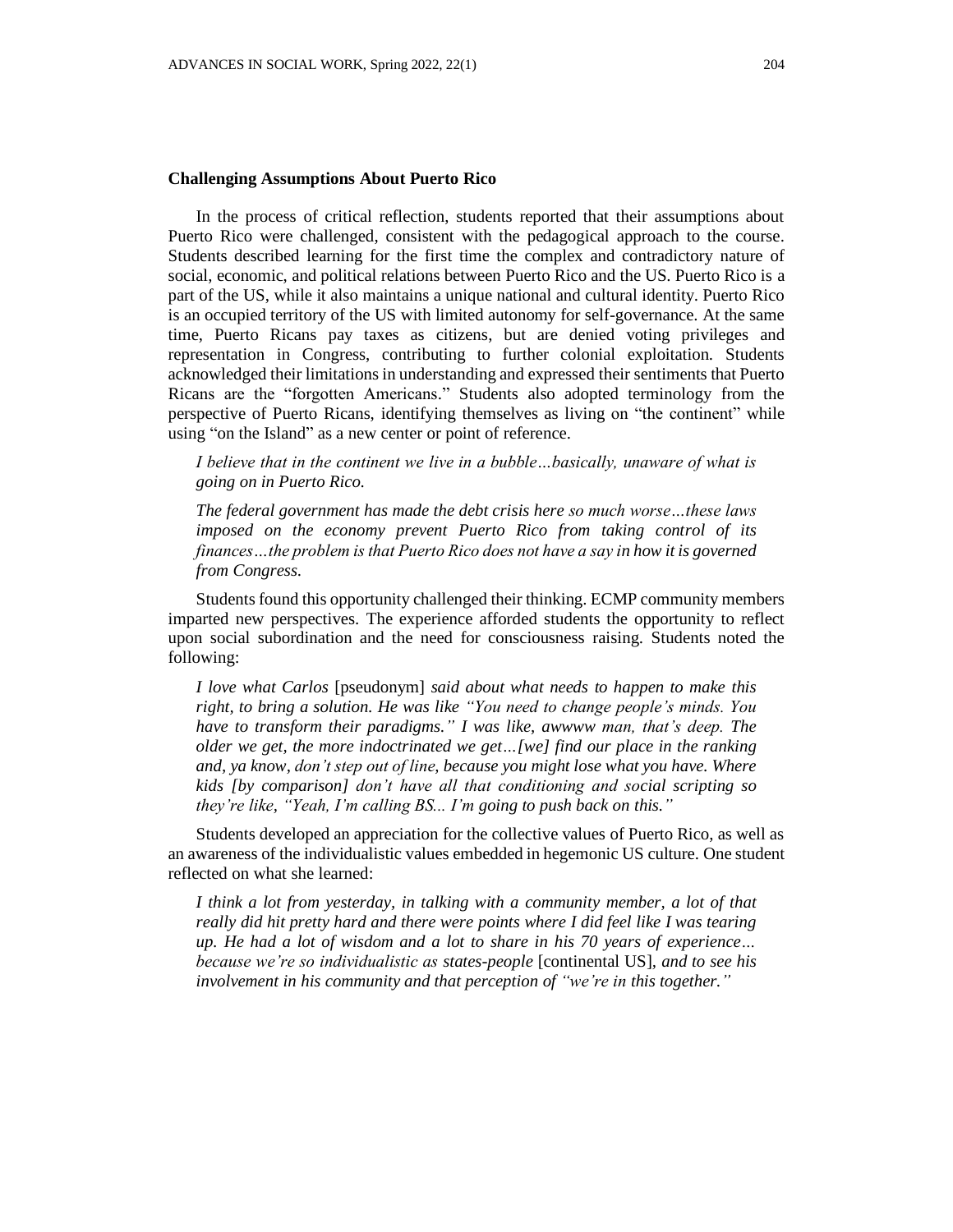Students also found new reference points for assessing the value of authenticity and emotional expression. By comparing their own implicit ways of thinking and reacting with what they observed in Puerto Rico, they gained perspective. Students described how they experienced interactions with Puerto Rican social workers involved in community organizing.

*Another thing …was seeing how passionate everyone was, all the social workers. I don't know whether saying* "[expletive]" *was really part of their language, but they got loud, and I really appreciated that because seeing such passionate people and how they're angry, they're pissed off, they should be that way! They shouldn't be complacent…They were angry about the things that were going on before the hurricane.*

[After the experience] *I guess I feel more free to express my opinion. I feel like in the States—the mainland, we're taught to suppress our opinions and don't challenge authority and so I learned to conform.*

Students also became aware of the limited rights and resources that Puerto Ricans have in the US Congress and were able to reflect on the increased level of structural oppression of Puerto Ricans, considering Hurricane Maria.

#### **Power Dynamics of an Inadequate Disaster Response**

Students expressed frustrations over the relationship of the US with Puerto Rico and the mismanaged governmental disaster relief efforts following Hurricane Maria. One of the most frequently discussed skills that students reported developing was listening. Students expressed that FEMA agents, and non-Puerto Rican volunteers, who came to help with disaster relief assumed they knew what Puerto Ricans needed and failed to listen to them.

*It really pissed me off hearing about all the stuff that was delayed, like he was saying. You know, '40 days for FEMA'… and they didn't come until after a month… And then all these people just taking all this money that's getting donated instead of helping the people.*

*Vultures?*

*Yeah. It just really struck me.*

Students critiqued the opportunism of "vultures" who came to take advantage of the crisis in Puerto Rico at a time of vulnerability. For example, non-local contractors such as Whitefish Energy Company, LLC, located in Whitefish, Montana won a lucrative federal contract to repair the electrical grid in Puerto Rico and were considered "vultures" by local community members. Students came to understand that while individuals and organizations may have been well-intentioned, the services were not always beneficial, reasonably priced, or culturally responsive to the community. Moreover, people and organizations with local expertise could have been better employed in disaster relief efforts. Students shared that this was a powerful learning opportunity, revealing the importance of empowering clients to direct services based on what they need. Students also discussed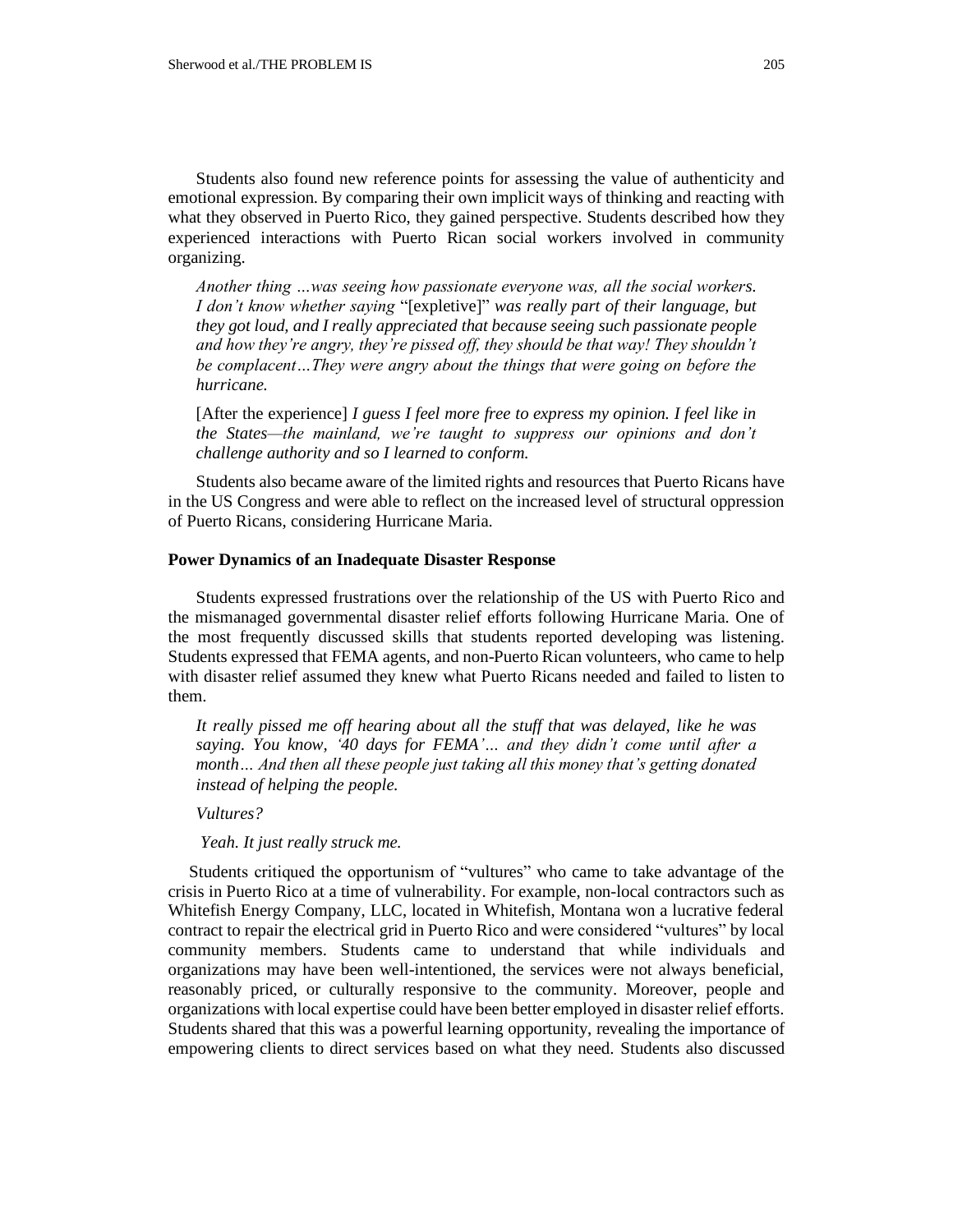their awareness of the privilege of disaster relief workers who came in the immediate aftermath.

*It's just infuriating that people come here, they take hotel rooms, they take supplies, or they come here with tablets… Like, really? There was just a major hurricane. No one really has power. It's just mind-blowing how inconsiderate people can be.*

*They* [community members] *are saying "people come here, and they think they're helping and they're not." That can make us check ourselves before we go do something in our own town that might not be so helpful as well.*

*I realized the last thing the people in Puerto Rico need was someone to come in acting like they know what they're doing, because odds are, they don't… what probably would have been more beneficial is if the people who came to help actually asked what needed to be done or what was already set into motion.*

Through reading and preparation for the travel component of the service-learning course, students understood that they would work *with* the community and recognize the expertise and knowledge that is already present, rather than seeing themselves as experts, saviors, or heroes for Puerto Rico.

*And what I got from this experience is I'm not necessarily going to go home and be like "wow, I helped Puerto Rico so much" We learned from them. It's not what we give to them, it's what they give to us, type of experience, because there's so much knowledge to be found here.*

#### **Encountering Trauma From Natural Disasters and Marginalization**

One of the more challenging aspects of the students' experience was hearing about the trauma from hurricanes occurring in close succession (Irma and Maria). Students spoke about how damaging the hurricanes were to not only physical structures on the Island, but to the people who could not escape. Students noted the willingness and vulnerability of survivors to share their experiences of trauma.

*You talk to people here that are so willing to tell their trauma, to tell their experiences and that's a really vulnerable part of their lives that they're letting us into that space… I think it's incredible because I don't think a lot of other people and other places would be so willing.*

Students expressed that they felt honored to hear the trauma narratives of community members. They also shared their understanding of trauma triggers. Six months after Hurricane Maria, what would typically be perceived as an ordinary experience (e.g., rainfall) became trauma triggers for survivors. One student empathized with a Puerto Rican social work student who shared her experience with trauma triggers.

*Janelle* [pseudonym for Puerto Rico social work student] *told us about the destruction she witnessed, just how scary it was to be somewhere in the midst of a natural disaster with no way of escaping…that to this day even when it rains*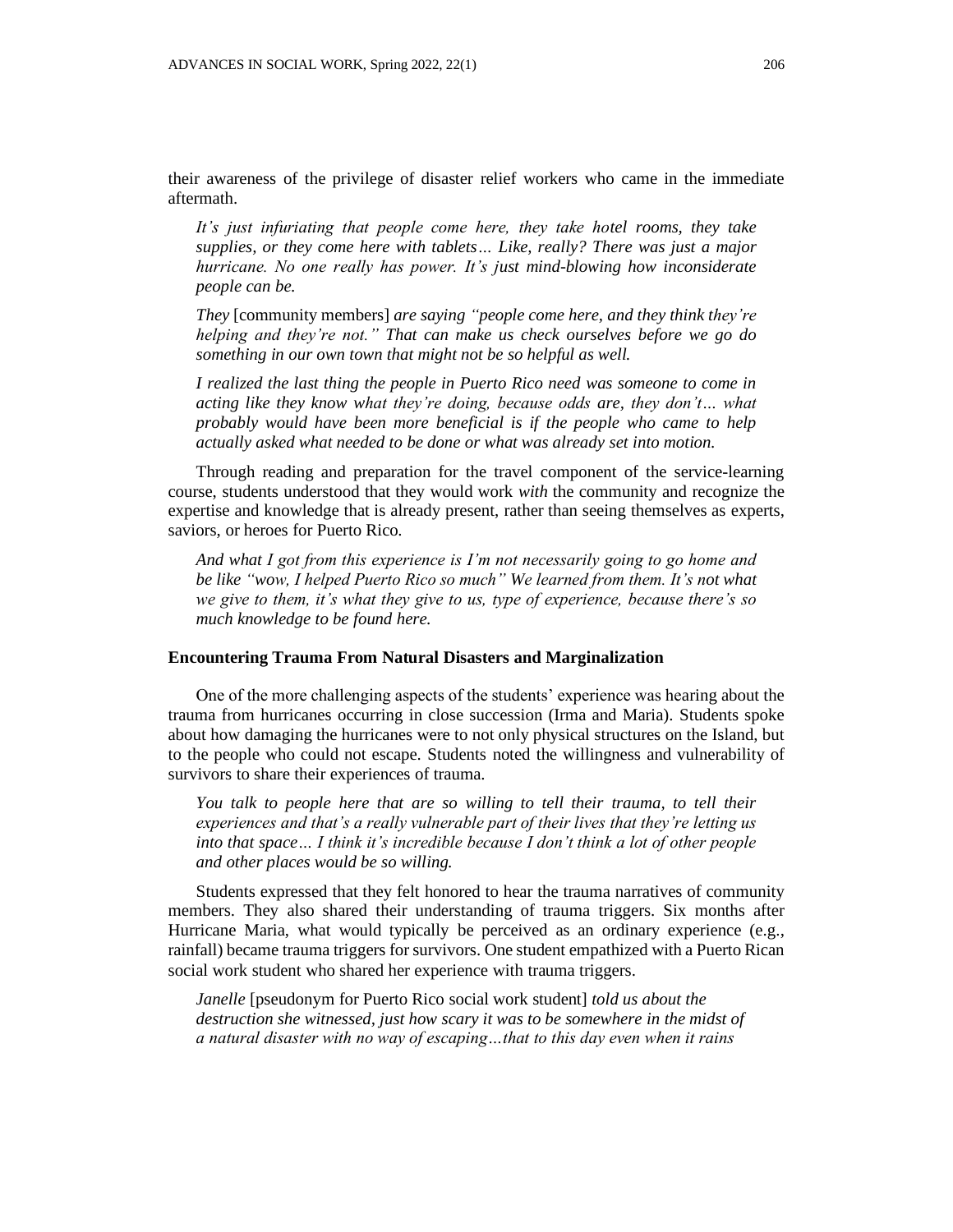## *really hard, she gets anxious … afraid that she will have to face that same situation again.*

Students also acknowledged the chronic trauma of being poor and marginalized in Puerto Rico, a situation which was present before Hurricane Maria. The ECMP community has no wastewater infrastructure. Sewage overflows and enters into people's homes. Children wade through polluted water en route to school. Families routinely go without electrical power and sanitation for long periods. A student described how an ECMP community member used emotional suppression as a trauma survival strategy.

*When Jose* [pseudonym] *said yesterday, "you learn from the time you're a small child…there's no time to cry, you just need to survive," I was like, "aww," you know…that hit me.*

Likewise, students observed the unrepaired damage to signs, buildings, and roadways that lingered for months. One empathized with the triggering dimension of daily activities, living among the structural ruins of Hurricane Maria.

*To see some of the damage as if it were just last week… and to know that people who live here have to see that and be reminded everyday of what they went through, I can just assume that that's really triggering. You know, to see billboards completely caved over, signs…on the highway they were bent and moved 90 degrees from the winds… and to see that still. That's rough.*

In addition to identifying traumatization, students also found that they encountered resilient and self-determined communities. In particular, students found the community of ECMP to be a model in this regard.

### **Experiencing Self-Determined and Resilient Communities**

As the students spent time in Puerto Rico and met with community leaders and citizens, a recurrent message they encountered was one of self-determination and community resilience. When discussing disaster relief in Puerto Rico, many ECMP residents expressed that if they did not have a self-determined mindset and take action themselves, then nothing would be done. More broadly, Puerto Ricans described how the government has left them to solve problems and find solutions on their own.

*I think one of the highs is how determined the people are to fight for their equality and, you know, fight for their homes. That's just really empowering to me. They want to stay…they want to make things better.*

Despite receiving limited support from the Puerto Rican and US governments for disaster relief efforts, the Puerto Rican citizens who stayed relied on each other, as well as on community-based organizations to fight for their homes.

*There is so much resilience and so much pushing forward… they're going to persist…yeah, a lot of people did leave the Island after the hurricane…but the people that are here, are here for the long run.*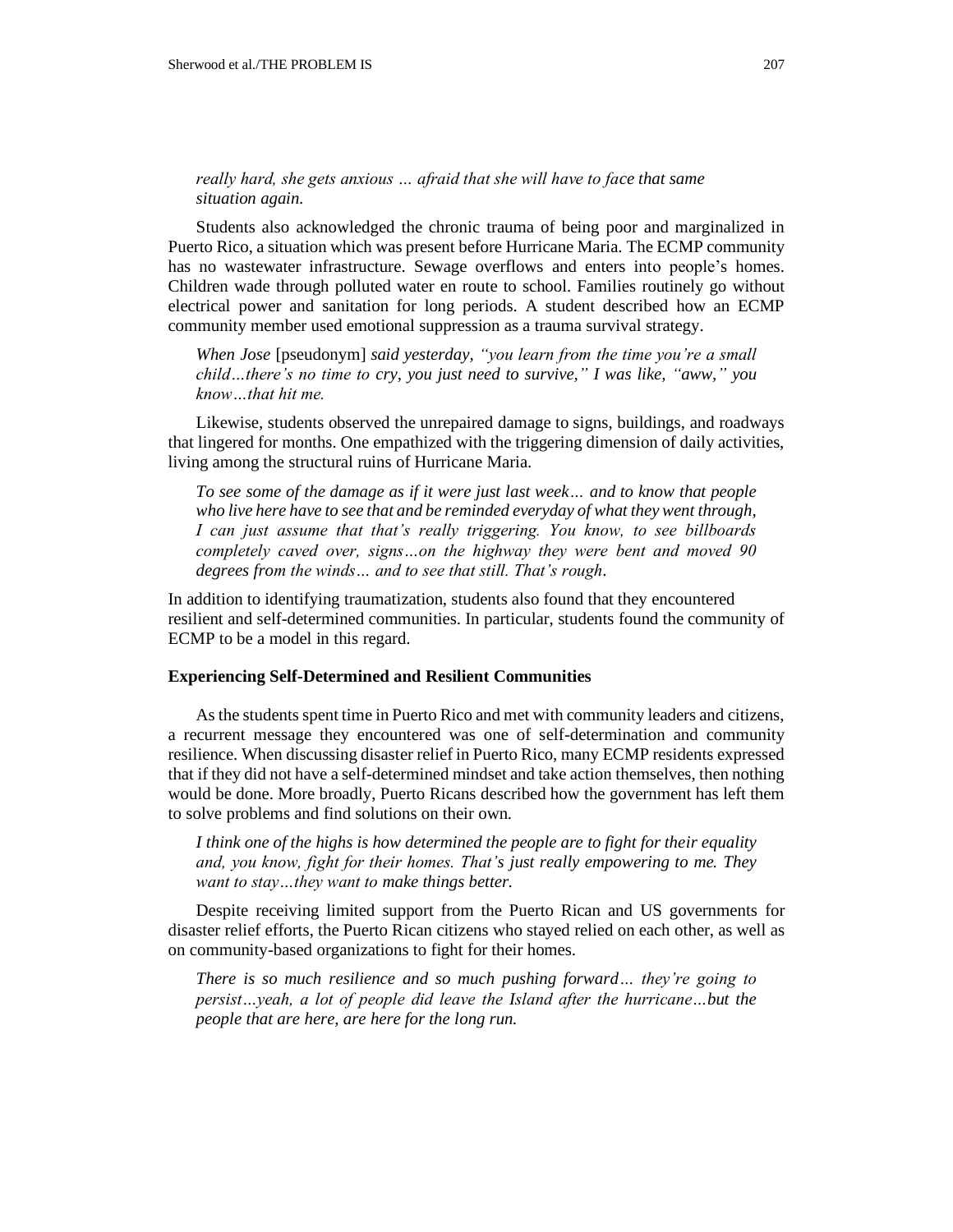The following exchange between students reveals how they felt empowered to critique systems that oppress vulnerable communities. They observed how the ECMP community organization with whom they interacted taught youth and teens to challenge the status quo through consciousness-raising and action.

*But I definitely think, seeing how they are instilling in the children to speak up for themselves is so amazing and I think it's something we can bring back and that we can start—we had a big talk about it the other night, a bunch of us… about how we don't feel like in the States that they're teaching you that's it's ok to have your own voice.*

*To criticize the establishment?*

*Yes. And it might take you a little while until you're older to start really questioning…questioning for yourself, thinking for yourself, and questioning everything around you. So, I definitely think that that is something we could take with us and something that we can start to change. I think it starts with us… it's not going to start with our parents.*

Students learned that teaching youth to critically reflect and act was instrumental to creating and sustaining social change. Through dialogue and critical reflection, students also made connections between their experiences with community members, hurricanes in Puerto Rico, and climate change.

### **Environmental Justice and Puerto Rico**

Climate change and the disparate impact on marginalized communities is increasingly viewed as a human rights issue (Benevolenza & DeRigne, 2019; Chen et al., 2020). Environmental justice is predicated on the notion that those who are most vulnerable to the adverse impacts of climate change are also those that are contributing the least to global warming (Chen et al., 2020). This understanding enabled students to contemplate the impact of global warming and how it is contributing to the marginalization of vulnerable communities.

*I think one of the lows is just what we are doing, as a world…global warming. That's what's causing their flooding and their hurricanes and that's just adding more to their poverty… That one lady we were talking to the other night, she said the islands in the Caribbean are going to be gone. And these people's homes are going to be gone forever… they're not going to have the chance to fight.*

*There's a wealth in all this knowledge of how we are interacting with people, how poverty works, how these social injustices are stratifying them even to lower and lower situations after every major storm.*

Upon reflection, students found bitter irony in what they came to understand from talking with Puerto Rican community organizers. They learned that "nature" was not the enemy and hurricanes are anything but a natural disaster.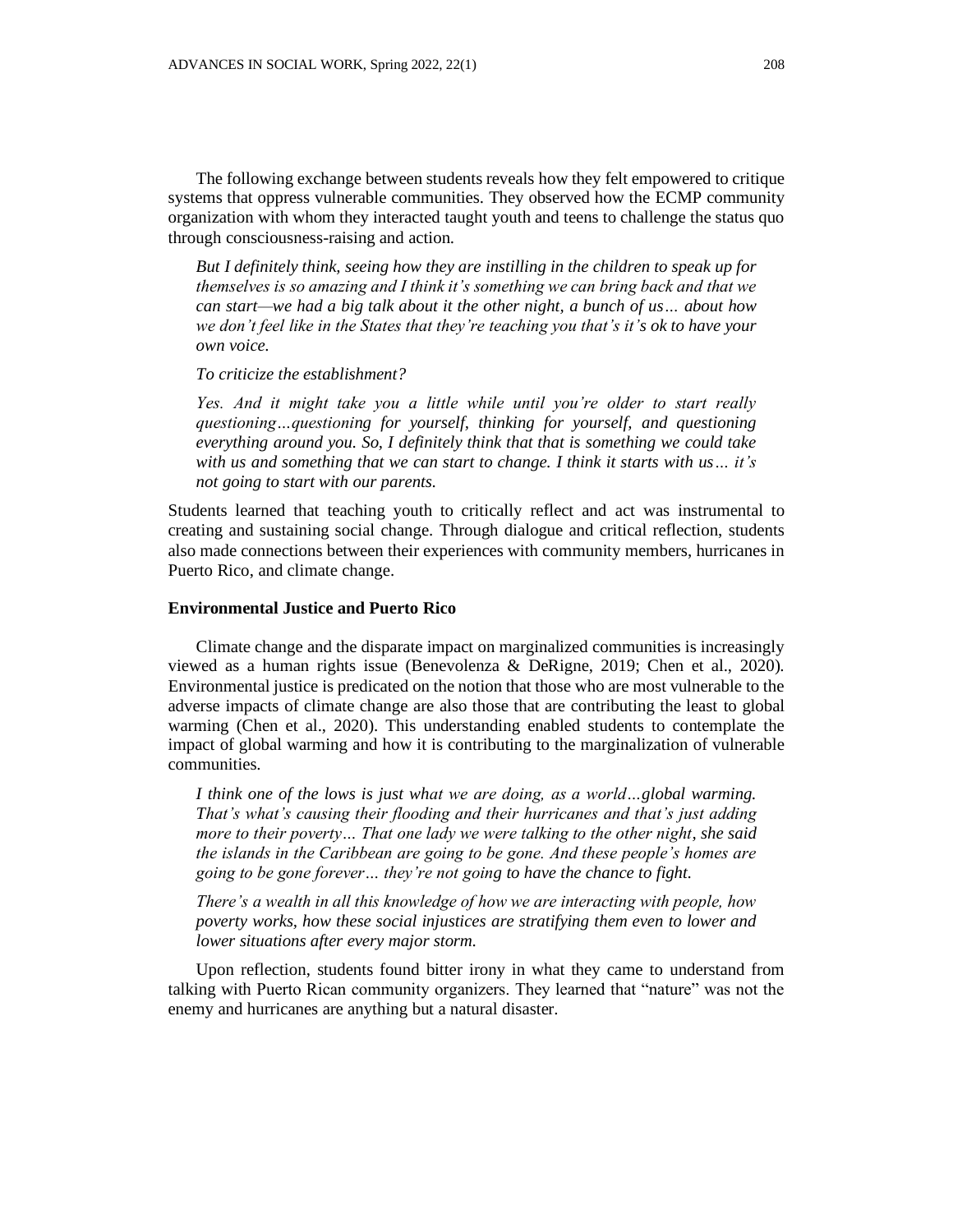*When he* [community member] *said that "Hurricanes are not our greatest enemy…or disaster…they don't create the biggest disaster. It's the people." So, I was like, "whoa!" You know?*

*Mother Nature was not their biggest enemy… it was the people. That will haunt me forever.*

Students were able to not only recognize the power that the US has over Puerto Rico, but also the privilege that political leaders and wealthy individuals in Puerto Rico have over the community of the ECMP. Despite being a low-wealth community located along a waterway, they have resisted pressures to gentrify their homes.

*They've [developers]created this narrative of it being dangerous, or it being poor, they're trying to put pressure on those communities to move so they can gentrify the area. And they've [ECMP community members] hunkered down, and now they have the land trust, they're like "We are not moving! We know, even though it's polluted, this can be cleaned up and it can be rebuilt."*

*It* [conversations with community members] *made me aware that political leaders abandoned the citizens…in doing what they needed to survive the storm, these leaders, you know, selfishly hoarded all the resources for their own use.*

In addition to identifying environmental justice issues, students found that they saw new opportunities for macro-level social work practice. Students were able to envision a future that included macro-level opportunities.

#### **Increased Visibility of Macro-Level Practice**

Social work students place emphasis on the micro-practice career paths; 82% of new social workers report securing employment in direct or clinical work (Salsberg et al., 2020). However, professional competencies include political engagement, advocacy for marginalized communities, and the advancement of social change. Participation in servicelearning was an opportunity for students to see "what macro social work might look like," by interacting with community leaders, organizers, and Puerto Rican social workers engaged in disaster relief efforts.

*Being in school I've always thought I wanted to do interpersonal work, but now I'm more open to macro and it's just something I really want to explore after being here.*

*Knowing that the demand for macro social work is so much higher in many other parts of the world, to come with an education from Michigan in macro social work…I feel like that is a skill that I can bring and something that's valued.*

*For me, I think it has definitely changed my social work career. I'm in the very early stages of studies and such, but from the classes I've taken so far, micro has really been emphasized, but being here and seeing that macro, macro is an option and that it's something that I think I would really want to do…it has been eye-*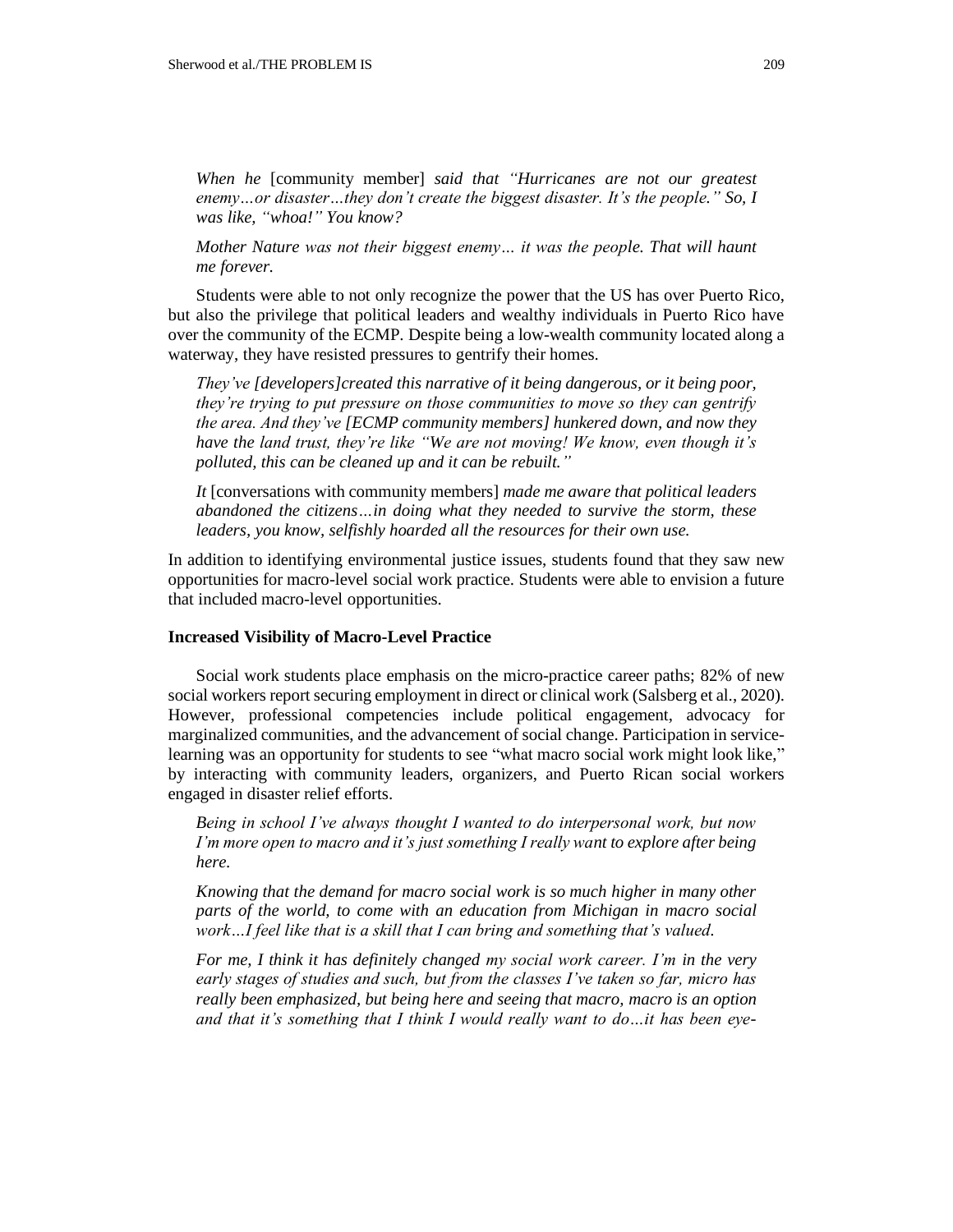## *opening. Just seeing how people come together in this organization and how they mobilize themselves and how critical the social workers are to that.*

In times of political instability and increasing social and economic inequality, macrolevel practice skills are needed. Structural oppression is arguably more evident in times of disaster. Exposure to disaster relief contexts can expand one's sense of professional identity as it is constructed through dialogue and action.

## **Discussion**

It can be challenging to teach social work students how to confront oppressive assumptions that are embedded within dominant discourses. Social workers must first engage in self-examination to confront the oppressor within themselves, in order to effectively confront oppressive systems (Quiñones, 2007). Latin American educator, Paulo Freire reminded us that oppression is an inevitable component of any helping profession (Freire, 1968/2018). In the present study, students reported that their assumptions were challenged by a process of critical reflection consistent with the aims of the course and the pedagogical approach. Similarly, students observed the traumatic impact of Hurricane Maria and chronic marginalization, as well as self-determined and resilient communities. Students reflected on the power dynamics of disaster relief work in Puerto Rico, the environmental assaults on the Island, and the expanded visibility of macro-level practice opportunities.

For social workers to effectively assess, engage and intervene with others, we need to continually reflect on how we intentionally or unintentionally collude with systems of power, privilege, and oppression. "Those who authentically commit themselves to the people must reexamine themselves constantly" (Freire, 1968/2018, p. 60). Pedagogy that engages students in on-going critical self- reflection and action is necessary to empower communities and promote human well-being. In this regard, the ECMP community serves as a model, with deep expertise and experience to offer social workers, community organizers, and disaster relief workers.

Cultural immersion (e.g., within a service-learning course) involves episodes of decentering or dissonance resulting from cultural experiences for which one has no frame of reference (Cordero & Rodriguez, 2015; Pittman & Gioia, 2019; Samavar et al., 2007; Sherwood et al., 2018). These uncomfortable experiences, sometimes described as disorienting dilemmas contribute to transformational learning (Mezirow, 2000). Cultural immersion experiences combined with consciousness-raising activities challenge students to examine themselves, their own biases, and their roles as oppressors. Newfound selfawareness, skills, and transfer knowledge (see Diaconu et al., 2018; Gray & Schubert, 2011) are not quickly converted to mastery, but rather, emerge as a result of questioning and practice. Faculty, field instructors, and mentors play key roles in facilitating transfer knowledge into new contexts.

Within the service-learning experience, students acknowledged limitations in their knowledge about the social, economic, and political status of Puerto Rico. Some reported confusion and disbelief that Puerto Ricans, as American citizens pay taxes, and yet are not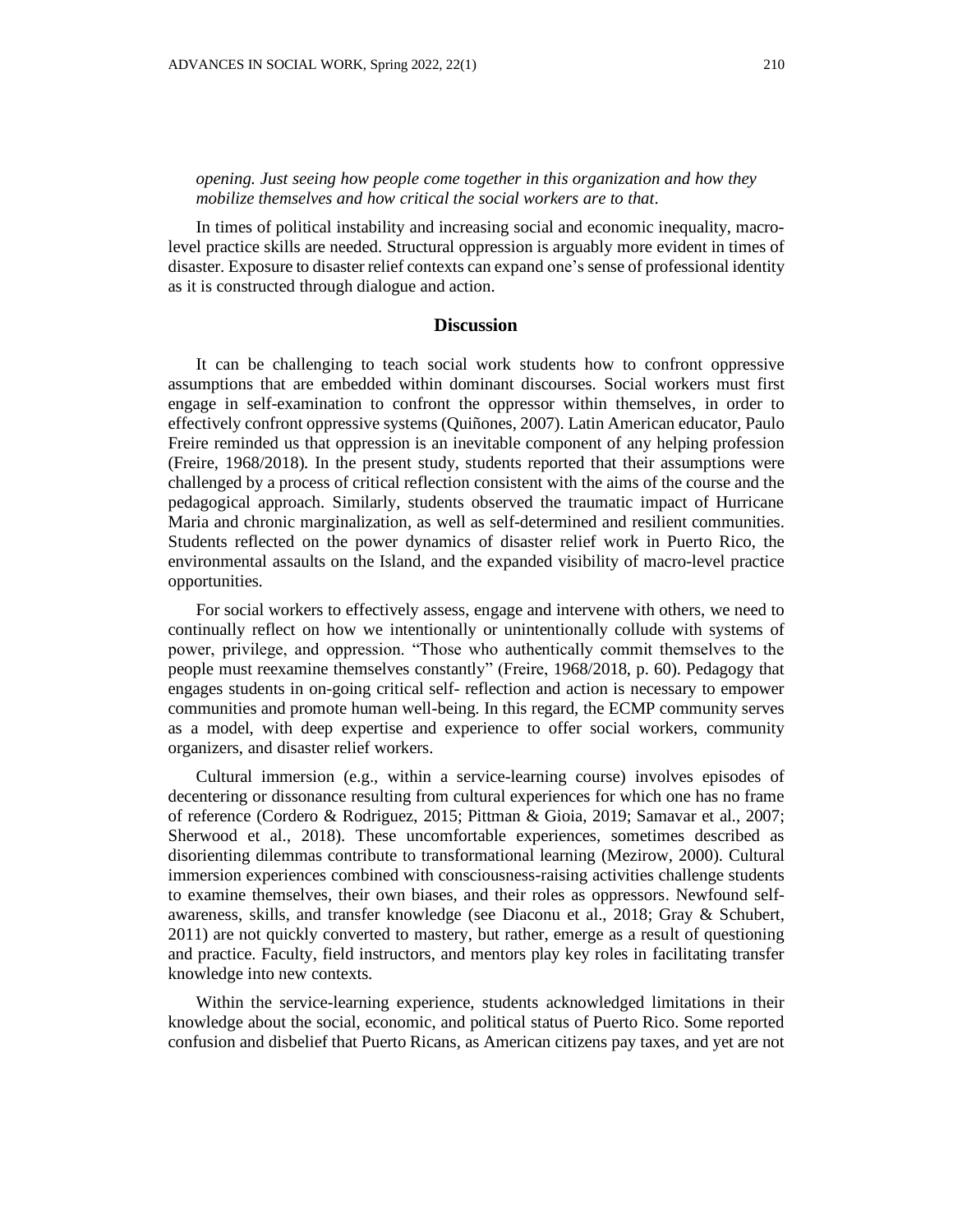represented in Congress. Examination of this contradiction, (e.g., the tenet of American history that "taxation without representation" is unjust) opened a space for examination of other knowledge deficits. Awareness of the limits of one's knowledge helps to build a foundation for humility and professional growth.

In listening to Puerto Rican social workers, students began to understand exploitative elements of disaster relief. Those seeking to benefit monetarily from the crisis were identified by community members as "vultures." Similarly, students observed that communities experienced FEMA as slow, inept and presumptuous, failing to consult with local experts and recognize the knowledge and strengths of the people of Puerto Rico. Students recognized that the people of Puerto Rico did not have a "say." Students were able to translate or transfer this new knowledge to their work "at home." One student related the need to "check ourselves before we go do something in our own town that might not be so helpful, as well."

Students reflected on the chronic and acute traumatization of communities in Puerto Rico, resulting from economic exploitation, marginalization, and lack of infrastructure, as well as from the suffering and destruction caused by Hurricane Maria. Trauma was viewed as a collective experience, consistent with the findings of Prewitt Diaz (2017). As one community member put it, "You learn from the time you're a small child…there's no time to cry, you just need to survive." Students bore witness to trauma narratives as well as protective strategies for coping with trauma. Sounds of rainfall or viewing toppled structures triggered trauma responses in hurricane survivors.

Social capital, or "the resources available to the individuals within the community undergoing a threat to their resilience," can be used to bolster an individual with fewer personal resiliency factors (Kulig et al., 2013, p. 762). Students experienced communities as self-determined and resilient in their reconstruction efforts following Hurricane Maria. In particular, they observed the work of Proyecto ENLACE and its agile pivot from community organizing to prevent gentrification to community organizing to provide immediate and long-term disaster relief.

Students learned that Hurricane Maria was a disaster, but anything but "natural." They noted that it was "people," and not "Mother Nature" that was the problem. Students and community members co-created an understanding of the connections between climate change, colonial oppression, and extreme weather events such as flooding and hurricanes. The service-learning experience also made visible opportunities for macro-level social work practice. While micro-practice with individuals and families conjures specific images of working with clients in therapeutic settings, images of how one would work with client systems in macro-practice work are more diffuse. Some students conveyed that prior to the course, they did not fully comprehend what macro-level practice could "look like." Students reflected that their experiences in Puerto Rico led them to appreciate the value of macro-level practice skills focused on community organizing, disaster relief work, and advocacy for structural change. Their discussions with organizers from Proyecto ENLACE and Puerto Rican social workers enabled students to expand their sense of professional identity to include macro-level practice.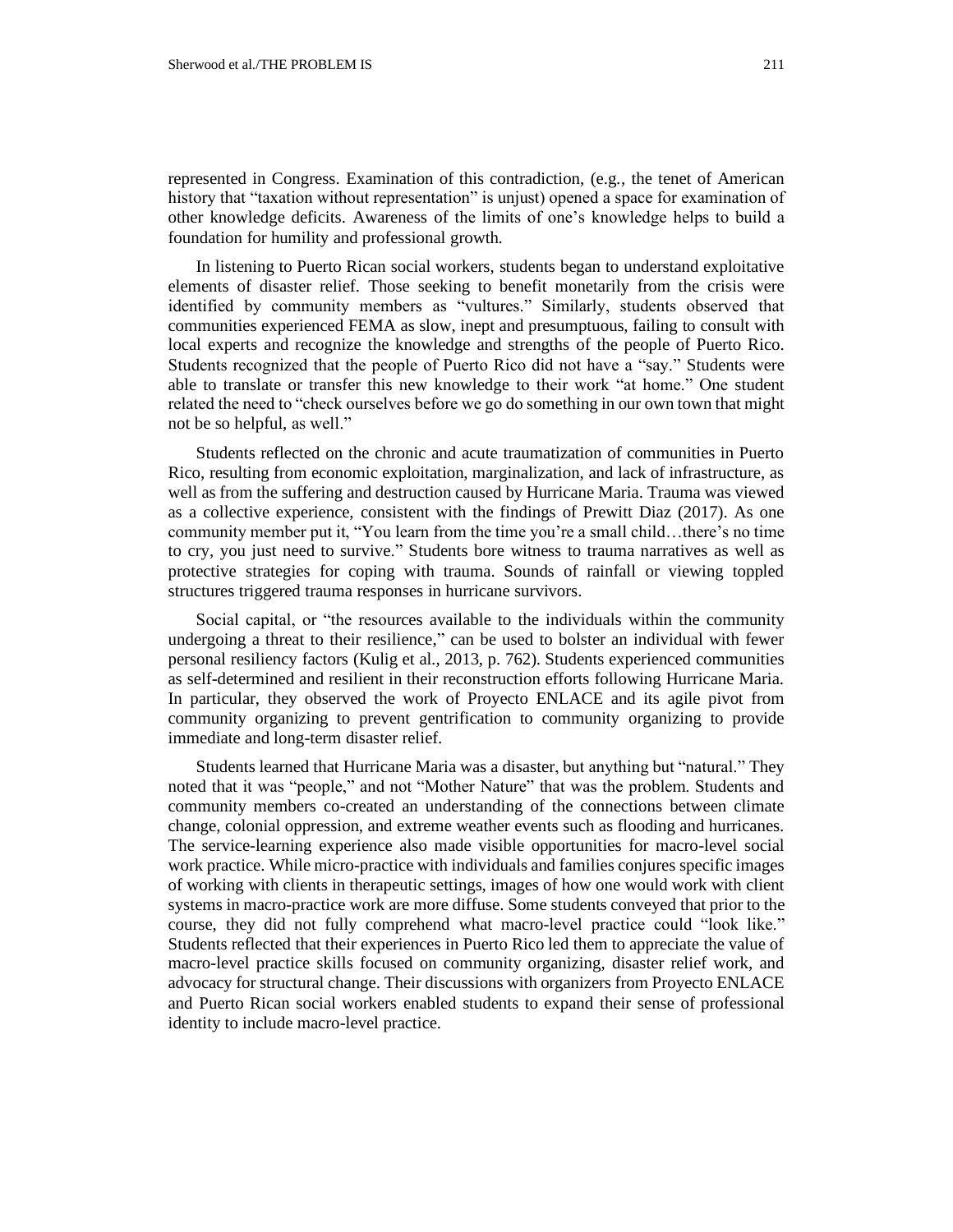#### **Limitations**

Limitations of this qualitative study include the small and somewhat homogenous sample that does not reflect the diversity of students in social work. Additional expenses associated with a service-learning course may have influenced the resultant sample and limited student accessibility. Potential participants with physical disabilities may have been excluded due to the physical demands of the service-learning component. Another limitation includes the researchers' presence during the focus group, which may have influenced participant responses. A strength of the study is that even with these limitations to accessibility and inclusion, the use of thick description improves the trustworthiness of the data by deemphasizing generalizability. Instead, the study offers enough detailed information that readers can determine the "fittingness" or "transferability" of the findings to their own context (Lincoln & Guba, 1985; Rubin & Babbie, 2017, p. 452).

### **Implications for Social Work Education**

Whether man-made or natural, disasters will continue to inflict destruction, human suffering and trauma around the world, while disproportionately impacting vulnerable communities. Increasingly, the distinction between natural and human-made disasters is becoming immaterial because all disasters, whatever the cause, have a human component (Dominelli, 2015). Hurricanes, earthquakes, and flooding are a result of the cumulative impact of climate change (Chen et al., 2020). *The Global Agenda for Social Work and Social Development* places emphasis on "the social challenges of climate change and environmental degradation and the need for human environments which support life and well-being" (International Association of Schools of Social Work, et al., 2020, p. 8).

There was a failure of governmental responses to Hurricane Maria. Lack of investment in infrastructure, electrical, stormwater and sanitary systems led to the social, economic, and environmental disaster that befell the Island after Hurricane Maria. Non-profit organizations such as the G-8 adapted their agendas to incorporate disaster relief efforts into the scope of their work. On-going financial and service investments are needed in local organizations such as Proyecto ENLACE.

Local knowledge, leadership, social networks, and governance structures should be central to disaster relief work (Patel et al., 2017). The ECMP community has much to teach us about disaster response, trauma, and resilience. The ECMP was among the most vulnerable communities in Puerto Rico due to longstanding poverty and the lack of infrastructure. However, the ECMP "barrios" built extensive social and community networks prior to the hurricanes through their collective work to establish a public land trust and their efforts to abate recurrent flooding. Their work helped build a foundation of community resiliency factors as well as a strong philosophy that "we're in this together."

The dynamics of power in disaster relief work are complex and contradictory. Humanitarian aid has become a profitable endeavor that exploits local communities (Dominelli, 2015; Jha, 2015). Students analyzed the power dynamics of disaster relief and political relations between the US and Puerto Rico. Significant challenges face those who respond to disasters, including social workers, who are among the array of professionals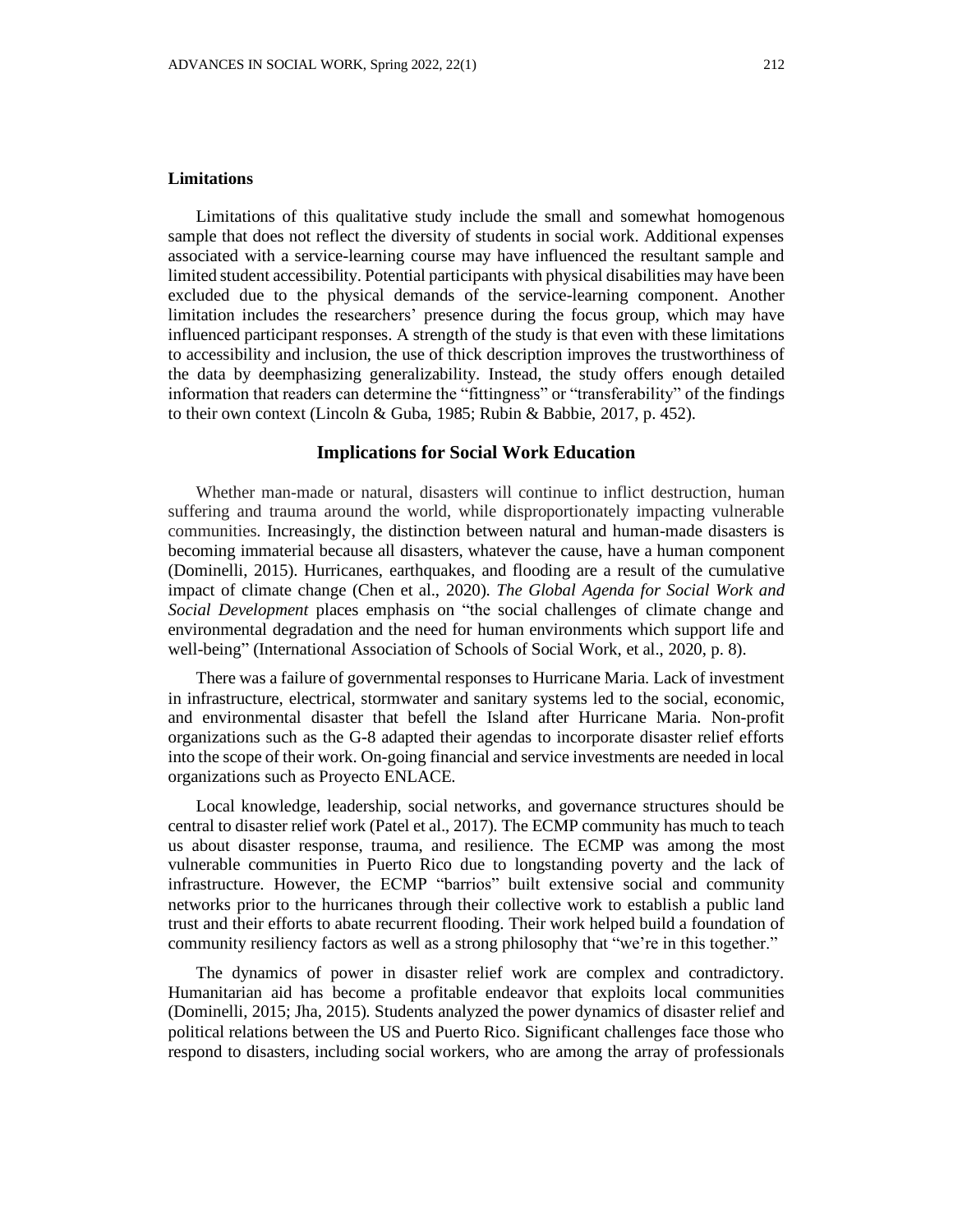structures.

that provide vital care (Sweifach et al., 2013). Social workers intervene to assist in immediate and long-term recovery, working with individuals, families, communities, organizations, and governments. Social workers may be victim-survivors, many ignoring their own needs to help others (Dominelli, 2015). Social workers may imagine themselves as heroes or saviors, conflating their own needs with the needs of those whom they serve (Flaherty, 2016). Social workers may also oppress people in circumstances of disaster when they fail to acknowledge individual agency and community strengths, listen to their expressed wishes, respond in culturally responsive ways, and understand local political

Faculty facilitated opportunities for consciousness-raising and collective action (service-learning work), following interactions with Puerto Rican social workers and ECMP community members. In response to their experiences, students examined their implicit thinking and the ways in which dominant narratives serve to create and maintain power structures. Contradictions within their own internalized dominant narratives became more apparent, enabling students to challenge their assumptions. Without critical reflection, social work interventions may be ineffective, or worse detrimental (Flaherty, 2016). Service-learning in the aftermath of a disaster afforded students unique opportunities to apply critical perspectives and critical reflection, develop new skills and knowledge, and engage in action to advance social justice.

Well-planned service-learning programs can stimulate academic inquiry, promote interdisciplinary learning, civic engagement, career development, cultural humility, and other professional and intellectual skills. Teaching in the aftermath of a disaster presents unique opportunities and challenges (Chansky, 2019; Findley et al., 2015; Yordan-Lopez et al., 2018). Opportunities may include an impetus to rethink teaching approaches, leverage resources in a new manner, and increase empathy. Students and faculty may also experience trauma, secondary traumatic stress, risks to physical safety and well-being, and culture shock (McAuliffe et al., 2019). It should be noted that no adverse impacts were identified during the time period of this study. The faculty investigators provided close observation and support to students. Data related to secondary traumatic stress effects were not collected in this study, although it is recommended as a variable in future research.

Learning in the context of disasters may also reveal previously unacknowledged social and economic inequalities and power imbalances. In the era of COVID-19, the world is reckoning with the legacies of racism, colonialism, and violence. Collective consciousnessraising is also occurring within the social work profession. Social work educators must reckon with the intergenerational impacts of social and economic inequality, climate change, personal and collective trauma exposure, COVID-19 and the inadequacy of international responses to these intractable social problems. We contend that the increased visibility of underlying structural factors in the context of disasters (see Jha, 2015; Pintar, 2006) aligns with the increased visibility of opportunities for macro-level practice. We emphasize the need for on-going critical reflection, so that in the context of disaster relief efforts, social workers minimize the propensity to collude with oppressive systems. We conclude that critical reflection, necessary for skill development and transfer learning, is a valuable pedagogical tool for social work education.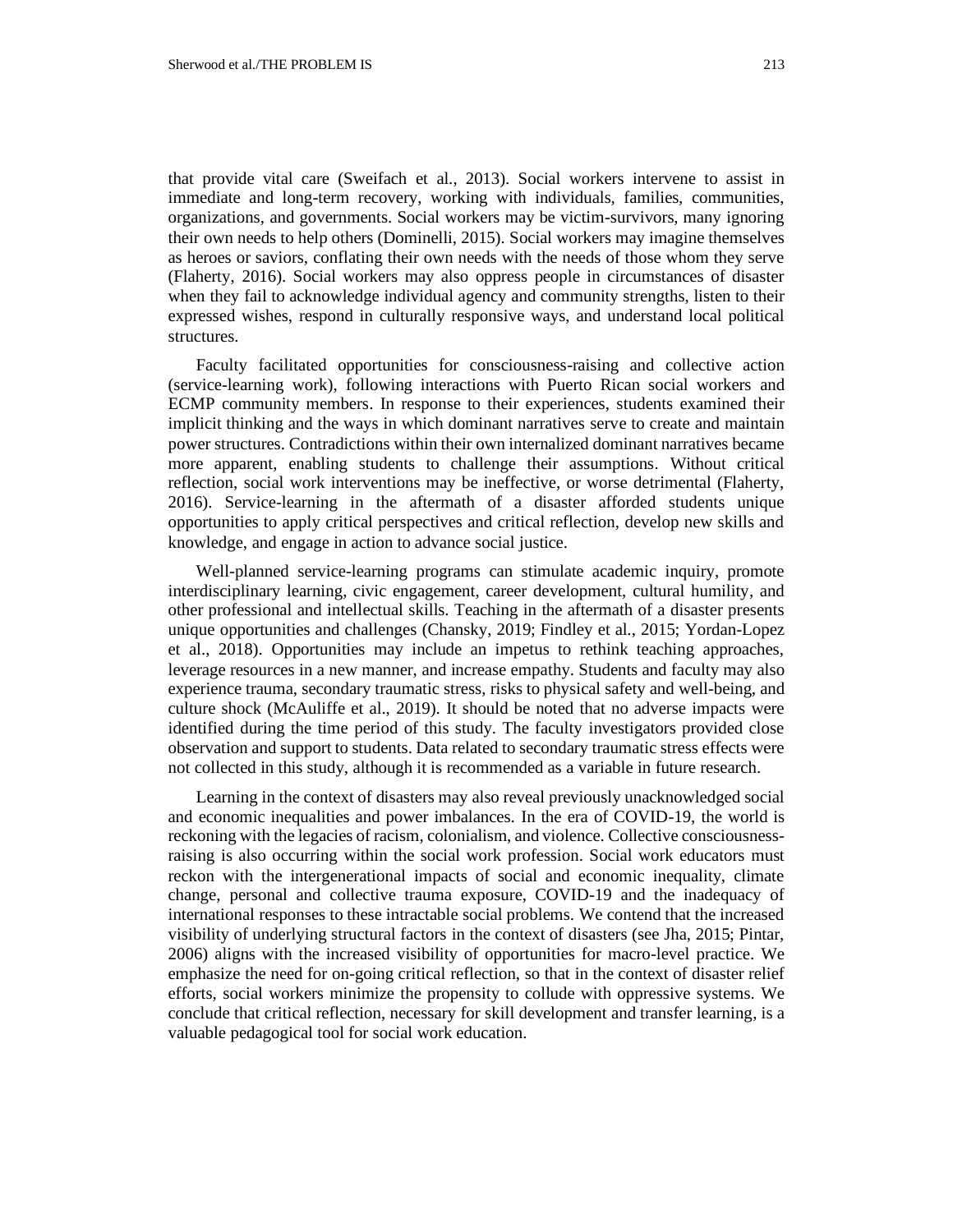### **References**

- Bauwens, J., & Naturale, A. (2017). The role of social work in the aftermath of disasters and traumatic events. *Clinical Social Work Journal*, *45*(2), 99101. <https://doi.org/10.1007/s10615-017-0623-8>
- Benevolenza, M. A., & DeRigne, L. (2019). The impact of climate change and natural disasters on vulnerable populations: A systematic review of literature. *Journal of Human Behavior in the Social Environment, 29*(2), 266-281. <https://doi.org/10.1080/10911359.2018.1527739>
- Brodine, M. (2017). *Proyecto ENLACE delCaño Martin Peña: Restoring an ecosystem and building resilient communities in Puerto Rico*. [https://urbanwaterslearningnetwork.org/resources/proyecto-enlace-del-cano-martin](https://urbanwaterslearningnetwork.org/resources/proyecto-enlace-del-cano-martin-pena-restoring-ecosystem-building-resilient-communities-puerto-rico/)[pena-restoring-ecosystem-building-resilient-communities-puerto-rico/](https://urbanwaterslearningnetwork.org/resources/proyecto-enlace-del-cano-martin-pena-restoring-ecosystem-building-resilient-communities-puerto-rico/)
- Chansky, R. A. (2019). Teaching Hurricane Maria: Disaster pedagogy and the ugly auto/biography. *Pedagogy, 19*(1), 1-23.<https://doi.org/10.1215/15314200-7173718>
- Chen, S., Bagrodia, R., Pfeffer, C. C., Meli, L., & Bonanno, G. A. (2020). Anxiety and resilience in the face of natural disasters associated with climate change: A review and methodological critique. *Journal of Anxiety Disorders, 76*, 102-129. <https://doi.org/10.1016/j.janxdis.2020.102297>
- Cordero, A., & Rodriguez, L. N. (2015). Fostering cross-cultural learning and advocacy for social justice through an immersion experience in Puerto Rico. *Journal of Teaching in Social Work*, *29*(2), 134-152. <https://doi.org/10.1080/08841230802238195>
- Council on Social Work Education. (2015). *2015 Educational policy and accreditation standards*. Author. [https://www.cswe.org/getattachment/Accreditation/Standards](https://www.cswe.org/getattachment/Accreditation/Standards-and-Policies/2015-EPAS/2015EPASandGlossary.pdf.aspx)[and-Policies/2015-EPAS/2015EPASandGlossary.pdf.aspx](https://www.cswe.org/getattachment/Accreditation/Standards-and-Policies/2015-EPAS/2015EPASandGlossary.pdf.aspx)
- Diaconu, M., Racovita-Szilagyi, L., & Neacsu, A. (2018). International service-learning trips: A framework for developing cross-cultural competence. *Journal of Sociology and Social Welfare*, *45*(1), 115-132. <https://scholarworks.wmich.edu/cgi/viewcontent.cgi?article=4170&context=jssw>
- Dominelli, L. (2015). The opportunities and challenges of social work interventions in disaster situations. *International Social Work*, *58*(5), 659-672. <https://doi.org/10.1177/0020872815598353>
- Fernando, D. M., & Hebert, B. B. (2011). Resiliency and recovery: Lessons from the Asian Tsunami and Hurricane Katrina. *Journal of Multicultural Counseling and Development*, *39*(1), 2-13.<https://doi.org/10.1002/j.2161-1912.2011.tb00135.x>
- Findley, P. A., Pottick, K. J., & Giordano, S. (2015). Educating graduate social work students in disaster response: A real time case study. *Clinical Social Work Journal*, *45*, 1-10. <https://doi.org/10.1007/s10615-015-0533-6>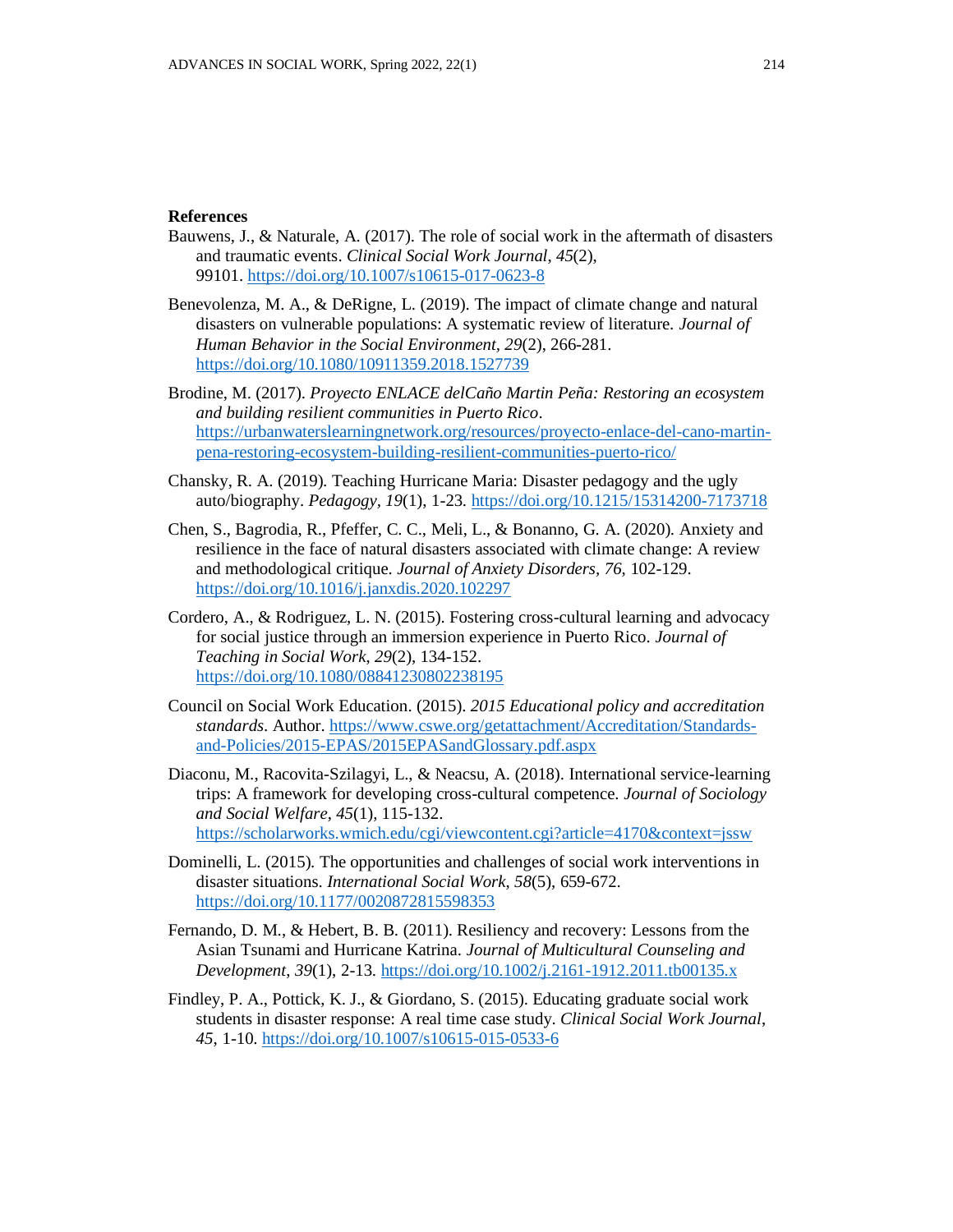- Flaherty, J. (2016). *No more heroes: Grassroots challenges to the savior mentality*. AK Press.
- Fook, J. (2008). Foreward: Critical reflection and the professional task. In R. Pockett & R. Giles (Eds.), *Generating theory from practice.* (pp. vi-ix). Darington Press.
- Freire, P. (2018). *Pedagogy of the oppressed: 50th anniversary edition* (4th ed.). Bloomsbury Academic. (Original work published 1968)
- Fussell, E., & Lowe, S. R. (2014). The impact of housing displacement on the mental health of low-income parents after Hurricane Katrina. *Social Science & Medicine, 113,* 137-144. <https://doi.org/10.1016/j.socscimed.2014.05.025>
- Garriga-López, A. M. (2020). Compounding disasters: Puerto Rico confronts COVID-19 under US colonialism. *Social Anthropology, 3*(10), 269-270. <https://doi.org/10.1111/1469-8676.12821>
- Glassman, B. (2019). *A third of movers from Puerto Rico to the mainland United States relocated to Florida in 2018*. [https://www.census.gov/library/stories/2019/09/puerto](https://www.census.gov/library/stories/2019/09/puerto-rico-outmigration-increases-poverty-declines.html#:~:text=Poverty%20in%20Puerto%20Rico%20The%20poverty%20rate%20in,among%20the%20highest%20state%20poverty%20rates%20in%202018)[rico-outmigration-increases-poverty](https://www.census.gov/library/stories/2019/09/puerto-rico-outmigration-increases-poverty-declines.html#:~:text=Poverty%20in%20Puerto%20Rico%20The%20poverty%20rate%20in,among%20the%20highest%20state%20poverty%20rates%20in%202018)[declines.html#:~:text=Poverty%20in%20Puerto%20Rico%20The%20poverty%20rat](https://www.census.gov/library/stories/2019/09/puerto-rico-outmigration-increases-poverty-declines.html#:~:text=Poverty%20in%20Puerto%20Rico%20The%20poverty%20rate%20in,among%20the%20highest%20state%20poverty%20rates%20in%202018) [e%20in,among%20the%20highest%20state%20poverty%20rates%20in%202018](https://www.census.gov/library/stories/2019/09/puerto-rico-outmigration-increases-poverty-declines.html#:~:text=Poverty%20in%20Puerto%20Rico%20The%20poverty%20rate%20in,among%20the%20highest%20state%20poverty%20rates%20in%202018)
- Gray, M., & Schubert, L. (2011). Sustainable social work: Modelling knowledge production, transfer, and evidence-based practice. *International Journal of Social Welfare*, *21*(2), 203-214. <https://doi.org/10.1111/j.1468-2397.2011.00802.x>
- Grupo de las Ocho Comunidades Aledañas al Caño Martín Peña [G-8]. (2021). *Know us.* <http://g8pr.org/conocenos/sobre-el-g8/>
- Guba, E. G., & Lincoln, Y. S. (1998). Competing paradigms in qualitative research. In N. K. Denzin & Y. S. Lincoln (Eds.), *The landscape of qualitative research* (pp. 195- 220). Sage.
- International Association of Schools of Social Work [IASSW], International Council on Social Welfare [ICSW], International Federation of Social Workers [IFSW],. Jones, D. N. (Ed.). (2020). *Global agenda for social work and social development: Fourth report. Strengthening recognition of the importance of human relationships.* <https://www.ifsw.org/social-work-action/the-global-agenda/>
- Jha, M. K. (2015). Liquid disaster and frigid response: Disaster and social exclusion. *International Social Work*, *58*(5), 704-716. <https://doi.org/10.1177/0020872815589388>
- Johnson, S. R. (2017). Devastated by two hurricanes, Puerto Rico's healthcare system faces a long road to recovery. *Modern Healthcare*, *47*(40), 1-7. [https://www.modernhealthcare.com/article/20170930/NEWS/170939994/puerto-rico](https://www.modernhealthcare.com/article/20170930/NEWS/170939994/puerto-rico-s-healthcare-system-faces-a-long-road-to-recovery)[s-healthcare-system-faces-a-long-road-to-recovery](https://www.modernhealthcare.com/article/20170930/NEWS/170939994/puerto-rico-s-healthcare-system-faces-a-long-road-to-recovery)
- Jones, J. L., Rotabi, K. S., Levy, J. K., & Gray, L. A. (2012). An interdisciplinary approach to developing innovative teaching strategies for responding to global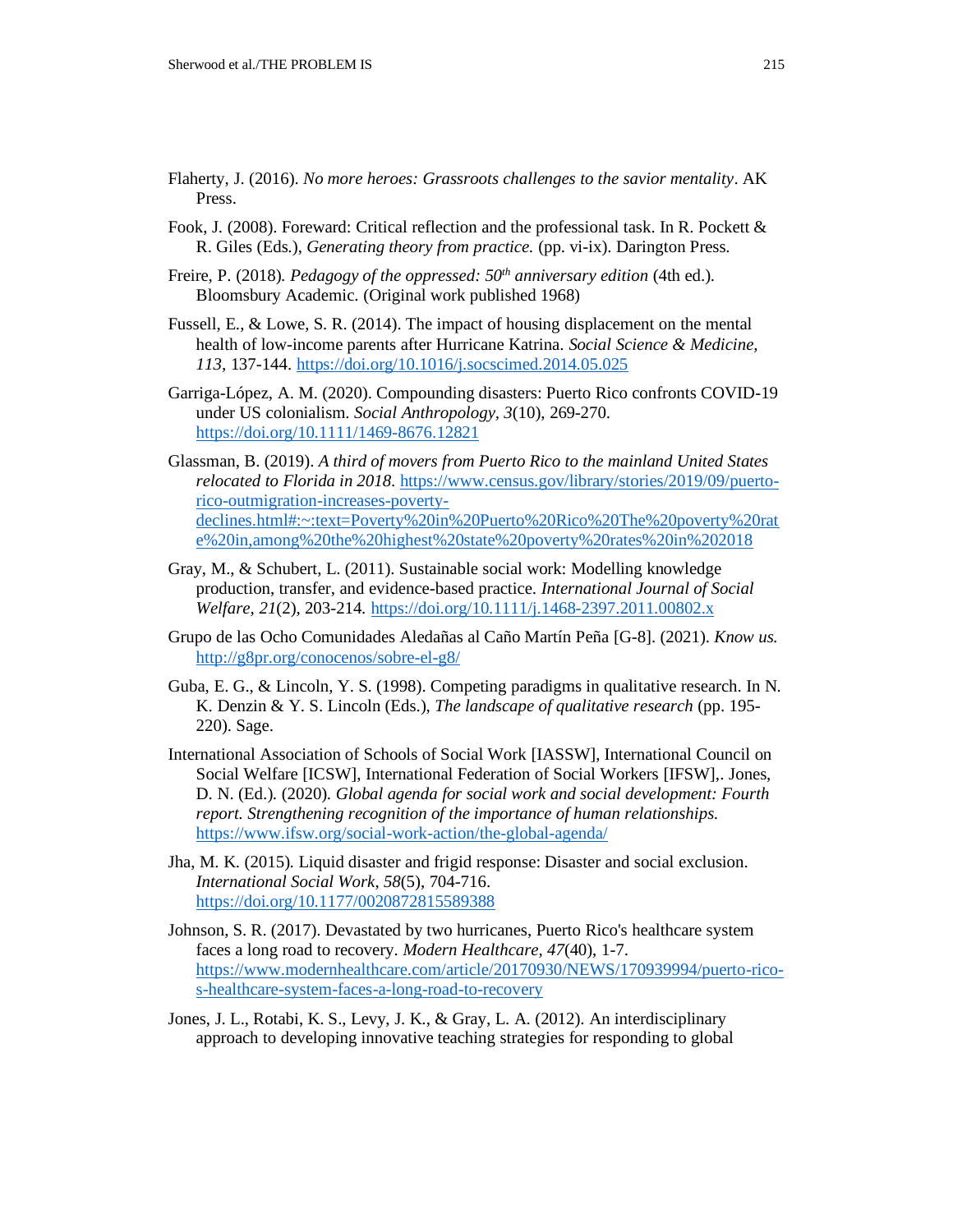disasters. *Advances in Social Work*, *13*(2), 279-290. <https://doi.org/10.18060/1961>

- Kishore, Marqués, D., Mahmud, A., Kiang, M. V., Rodriguez, I., Fuller, A., Ebner, P., Sorensen, C., Racy, F., Lemery, J., Maas, L., Leaning, J., Irizarry, R. A., Balsari, S., & Buckee, C. O. (2018). Mortality in Puerto Rico after Hurricane Maria. *The New England Journal of Medicine*, *379*(2), 162- 170. <https://doi.org/10.1056/NEJMsa1803972>
- Kulig, J. C., Edge, D. S., Townshend, I., Lightfoot, N., & Reimer, W. (2013). Community resiliency: Emerging theoretical insights. *Journal of Community Psychology*, *41*(6), 758-775. <https://doi.org/10.1002/jcop.21569>
- Lincoln, Y. S., & Guba, E. G. (1985). *Naturalistic Inquiry.* Sage. [https://doi.org/10.1016/0147-1767\(85\)90062-8](https://doi.org/10.1016/0147-1767(85)90062-8)
- Lowe, S. R., Joshi, S., Pietrzak, R. H., Galea, S., & Cerd, M. (2015). Mental health and general wellness in the aftermath of Hurricane Ike. *Social Science & Medicine*, *124*, 162-170. <https://doi.org/10.1016/j.socscimed.2014.11.032>
- McAuliffe, C., Upshur, R., Sellen, D. W., & Di Ruggiero, E. (2019). Critical reflections on mental well-being for post-secondary students participating in the field of global health. *International Journal of Mental Health and Addiction*, *17*(3), 542-554. <https://doi.org/10.1007/s11469-018-0007-5>
- Mezirow, J. (2000). *Learning as transformation: Critical perspectives on a theory in progress*. Jossey-Bass.
- Michaud, J., & Kates, J. (2017). *Public health in Puerto Rico after Hurricane Maria.* The Kaiser Family Foundation. [https://www.kff.org/other/issue-brief/public-health-in](https://www.kff.org/other/issue-brief/public-health-in-puerto-rico-after-hurricane-maria/)[puerto-rico-after-hurricane-maria/](https://www.kff.org/other/issue-brief/public-health-in-puerto-rico-after-hurricane-maria/)
- Pasch, R. J., Penny, A. B., & Berg, R. (2017). National Hurricane Center tropical cyclone report: Hurricane Maria (No. AL152017). [https://www.nhc.noaa.gov/data/tcr/AL152017\\_Maria.pdf](https://www.nhc.noaa.gov/data/tcr/AL152017_Maria.pdf)
- Patel, S. S., Rogers, M. B., Amlôt, R., & Rubin, G. J. (2017). What do we mean by 'community resilience'? A systematic literature review of how it is defined in the literature. *PLoS Currents*, *9*, 1-34. <https://pubmed.ncbi.nlm.nih.gov/29188132/>
- Pintar, J. (2006). Rethinking trauma in the hurricane's wake. *Space and Culture*, *9*(1), 52- 54. <https://doi.org/10.1177/1206331205283872>
- Pittman, J., & Gioia, D. (2020). Transformative learning and inclusion in a global social work course. *Advances in Social Work*, *19*(2), 446- 462. <https://doi.org/10.18060/22899>
- Prewitt Diaz, J. O. (2017). Hurricane Maria: Personal and collective suffering and psychosocial support as a cross-cutting intervention. *Journal of Tropical Psychology,7*, 1-7[. https://doi.org/10.1017/jtp.2017.6](https://doi.org/10.1017/jtp.2017.6)
- Quiñones, R. (2007). Forces that hinder. In R. Quinones (Ed.). *Consciousness in action: Toward an integral psychology of liberation and transformation* (pp.71-96). Ilé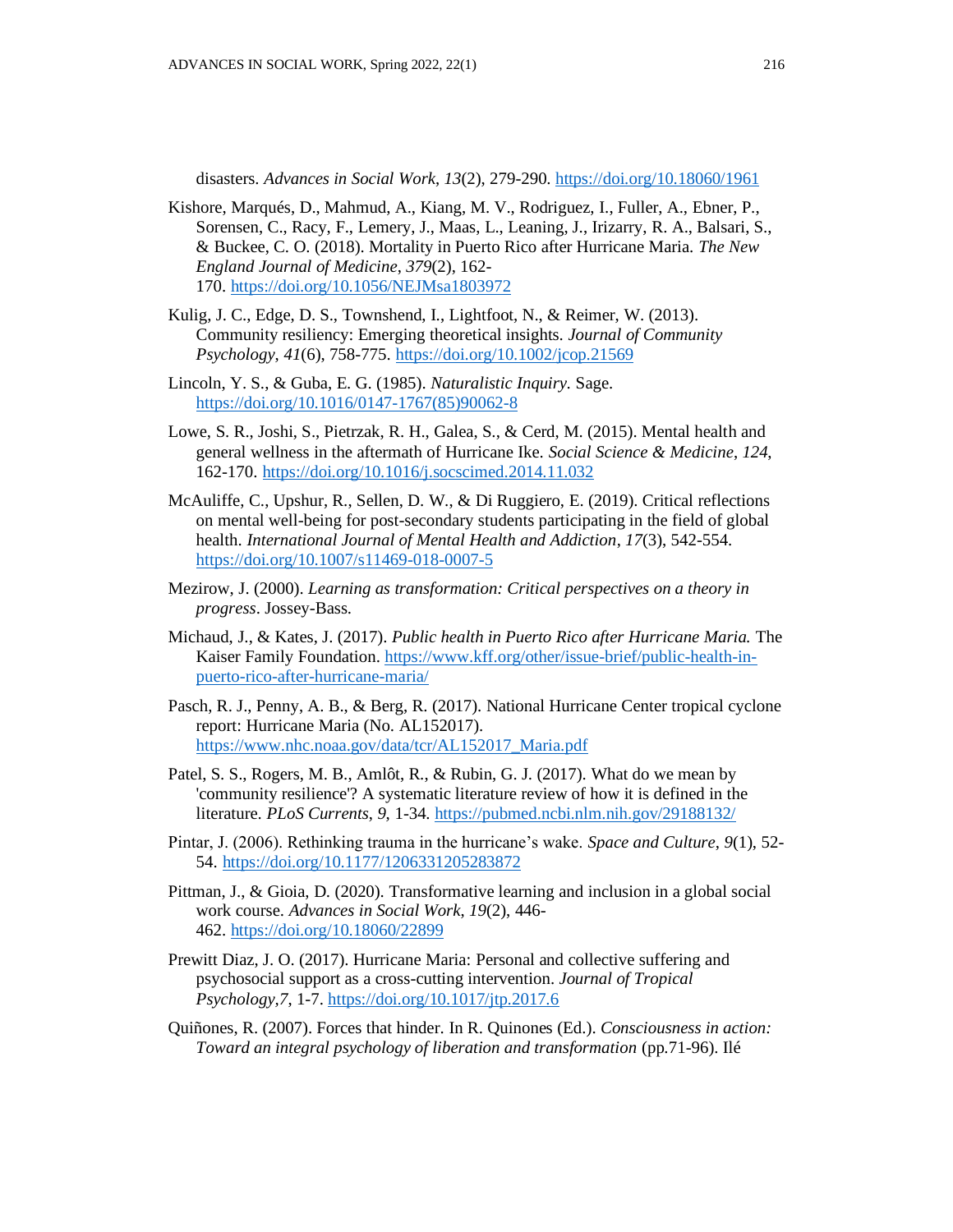Publications.

- Richards, M., & Dixon, L. B. (2020). Resilience. *Psychiatric Services, 71*(8), 878-879. <https://doi.org/10.1176/appi.ps.71804>
- Rivera, F. (2018). *Hurricane Maria 'lifted the veil' on Puerto Rico's broken system*. [https://www.zocalopublicsquare.org/2018/09/18/hurricane-maria-lifted-veil-puerto](https://www.zocalopublicsquare.org/2018/09/18/hurricane-maria-lifted-veil-puerto-ricos-broken-system/ideas/essay/)[ricos-broken-system/ideas/essay/](https://www.zocalopublicsquare.org/2018/09/18/hurricane-maria-lifted-veil-puerto-ricos-broken-system/ideas/essay/)
- Rubin, A., & Babbie, E. R. (2017). *Research methods for social work* (9th ed.). Cengage Learning.
- Saldaña, J. (2016). *The coding manual for qualitative researchers* (3rd ed.). Sage.

Salsberg, E., Quigley, F. L., Richwine, C., Sliwa, S., & Acquaviva, K., & Wyche, K. (2020). *The social work profession: Findings from three years of surveys of new social workers*. Council on Social Work Education and the National Association of Social Workers. [https://www.socialworkers.org/LinkClick.aspx?fileticket=1\\_j2EXVNspY%3D&porta](https://www.socialworkers.org/LinkClick.aspx?fileticket=1_j2EXVNspY%3D&portalid=0)  $lid=0$ 

- Samavar, L. A., Porter, R. E., & McDaniel, E. R. (2007)*. Communication between cultures: Improving intercultural communication.* Thomson Higher Education.
- Sherwood, D. A., Tripplett, M. L., Hoyle-Katz, S., & Langereis, J. (2018). Use of technology, pedagogical approaches, and intercultural competence in development. *Journal of Sociology and Social Welfare, 45, 55-76.*
- Sherwood, D. A., VanDeusen, K. M., Weller, B., & Gladden, J. (2021). Teaching note-Teaching trauma content online during COVID-19: A trauma-informed and culturally responsive pedagogy. *Journal of Social Work Education*, *57*, 99-110. <https://doi.org/10.1080/10437797.2021.1916665>
- Stanchich, M. (2017). People power in Puerto Rico: How a canal community escaped gentrification. *The Guardian*. [https://www.theguardian.com/cities/2017/jan/18/people-power-puerto-rico-canal](https://www.theguardian.com/cities/2017/jan/18/people-power-puerto-rico-canal-community-escaped-gentrification)[community-escaped-gentrification](https://www.theguardian.com/cities/2017/jan/18/people-power-puerto-rico-canal-community-escaped-gentrification)
- Sweifach, J., Linzer, N., & LaPorte, H. H. (2013). A social worker's duty to care: The self-other dimension of disaster response. *Traumatology, 19*(1), 3-10. <https://doi.org/10.1177/1534765612441977>
- Torres, B. (2018). After María, resilience in Puerto Rico: Why María had such a devastating impact—and how to mitigate future climate disaster. *NACLA Report on the Americas, 50*(1), 11-14. <https://doi.org/10.1080/10714839.2018.1448583>
- United Nations. (2015). *World habitat awards*. [https://world-habitat.org/world-habitat](https://world-habitat.org/world-habitat-awards/winners-and-finalists/?fwp_classification=winner&fwp_year=2015)[awards/winners-and-finalists/?fwp\\_classification=winner&fwp\\_year=2015](https://world-habitat.org/world-habitat-awards/winners-and-finalists/?fwp_classification=winner&fwp_year=2015)
- Urban Waters Learning Network. (2021). *Restoring a watershed and building resilient communities in Puerto Rico*. [https://urbanwaterslearningnetwork.org/member](https://urbanwaterslearningnetwork.org/member-profile/la-corporacion-del-proyecto-enlace-del-cano-martin-pena/)[profile/la-corporacion-del-proyecto-enlace-del-cano-martin-pena/](https://urbanwaterslearningnetwork.org/member-profile/la-corporacion-del-proyecto-enlace-del-cano-martin-pena/)